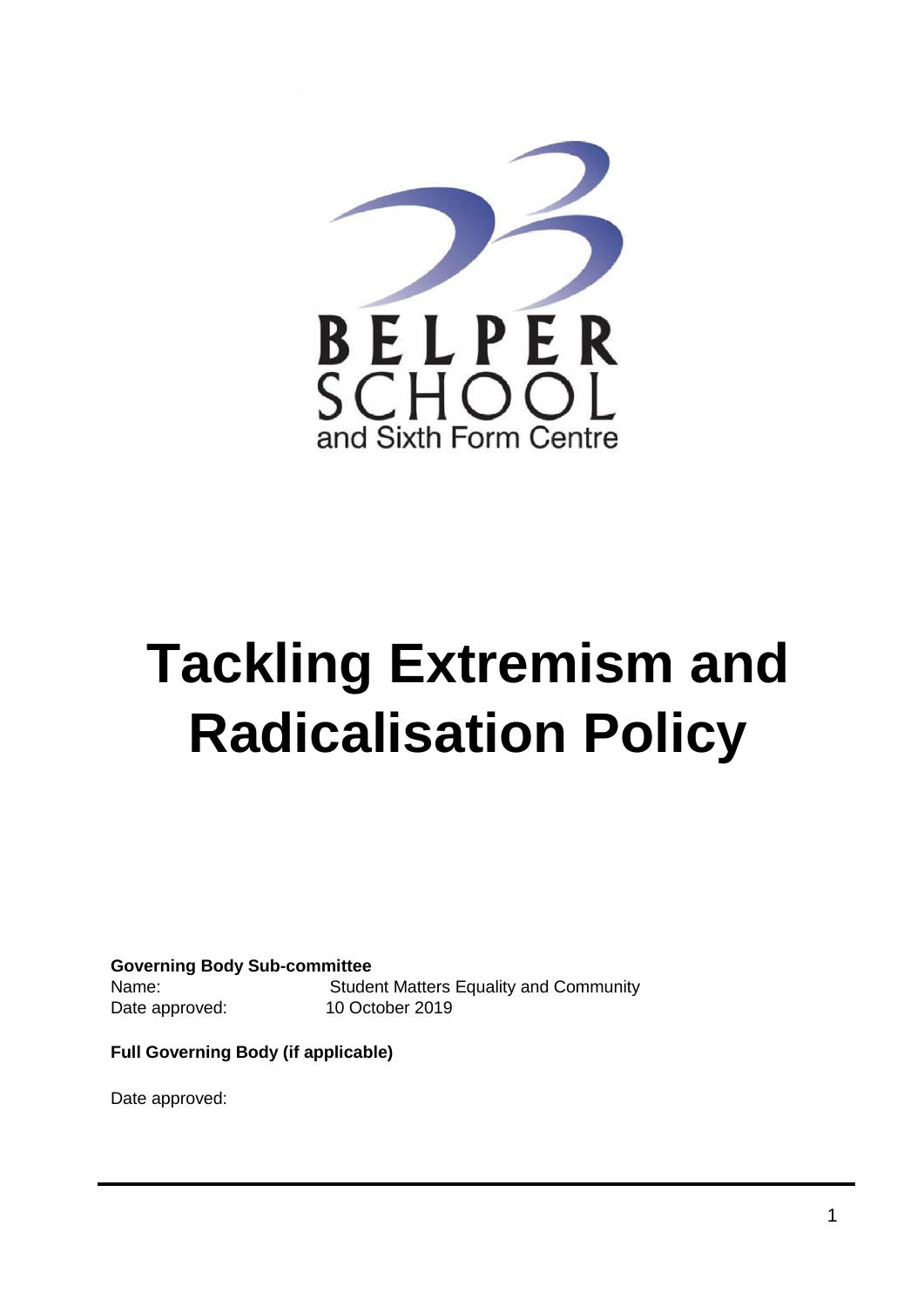

This Policy should be read with the following policies:

- **(Belper School and Sixth Form Centre)** Child Protection and Safeguarding Policy November 2019
- Working Together to Safeguard Children March 2018. The guidance is available via the following link:

[https://www.gov.uk/government/publications/working-together-to-safeguard](https://www.gov.uk/government/publications/working-together-to-safeguard-children--2)[children--2](https://www.gov.uk/government/publications/working-together-to-safeguard-children--2)

• Keeping Children Safe in Education 2019. Statutory guidance for schools/colleges. The guidance is available via the following link: (Please note, KCSiE last updated October 2019)

[https://www.gov.uk/government/uploads/system/uploads/attachment\\_data/file/41](https://www.gov.uk/government/uploads/system/uploads/attachment_data/file/418686/Keeping%20children%20safe%20in%20education.pdf) [8686/Keeping children safe in education.pdf](https://www.gov.uk/government/uploads/system/uploads/attachment_data/file/418686/Keeping%20children%20safe%20in%20education.pdf)

 **Prevent Duty Guidance for England & Wales; a Guidance for specified authorities (Counter Terrorism & Security Act 2015) June 2015**

<https://www.gov.uk/government/publications/prevent-duty-guidance>

• The DfE Prevent Duty Departmental advice for Schools and child care providers June 2015. The guidance is available via the following link:

[https://www.gov.uk/government/publications/protecting-children-from](https://www.gov.uk/government/publications/protecting-children-from-radicalisation-the-prevent-duty)[radicalisation-the-prevent-duty](https://www.gov.uk/government/publications/protecting-children-from-radicalisation-the-prevent-duty)

Information sharing advice for safeguarding practitioners:

[https://www.gov.uk/government/publications/safeguarding-practitioners](https://www.gov.uk/government/publications/safeguarding-practitioners-information-sharing-advice)[information-sharing-advice](https://www.gov.uk/government/publications/safeguarding-practitioners-information-sharing-advice)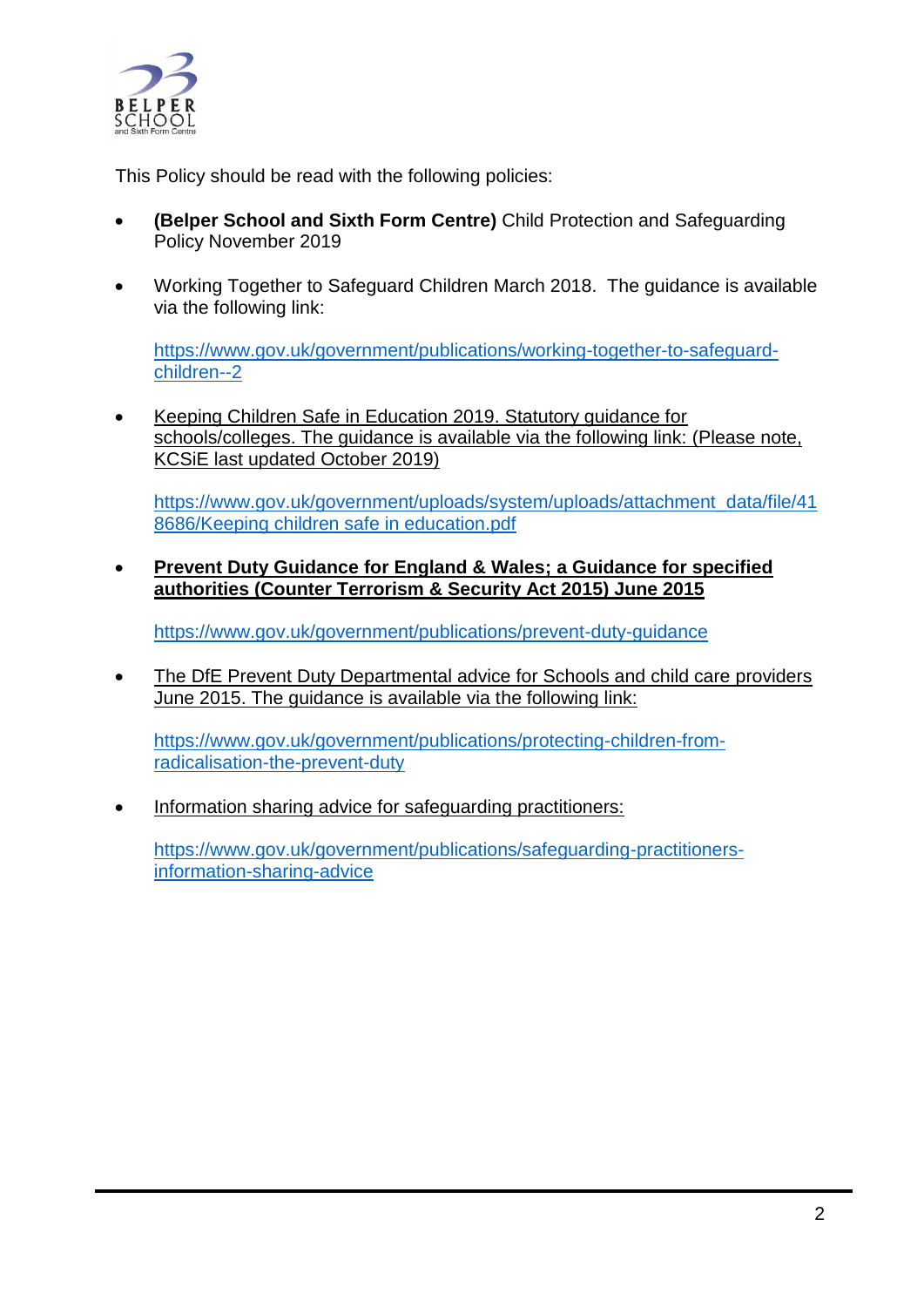

# **1. Our Policy**

Belper School and Sixth Form Centre fully recognises its responsibilities for tackling extremism in all forms and its responsibilities in protecting children/young people from exposure to all types of radicalisation.

# **2. Aims & Principles**

This Extremism and Radicalisation Policy is intended to provide us with a framework of dealing with issues of vulnerability, exposure to extreme views and ideologies which are seen to be inflammatory and against the ethos of our school.

We recognise we are in an important position to identify the early signs, looking to safeguard and protect children / young people who are susceptible and vulnerable. We recognise the need to respond in taking appropriate action to prevent extremist views and ideologies developing alongside providing a broad curriculum. This policy sets out how we will deal with this.

Our parents and carers also need an understanding of the issues and should be well informed of our efforts at every opportunity in order that they are clear about how the school will deal with such incidents. This includes how our curriculum and ethos underpins our actions.

Effective engagement with our parents/carers is also important as they are in a key position to spot signs of radicalisation. It is important to assist and advise families which raise concerns and direct them to appropriate support.

We will make this policy available to our parents/carers, and to our local community. This Policy will also be made available on the school website.

## **3. Links to other policies**

The Tackling Extremism & Radicalisation Policy is linked to the following policies:

- Child Protection and Safeguarding Policy
- Single Equality Policy and Equality Objectives 2018
- Equality Statement
- British Values Statement
- Vision and Values Statement
- Lockdown Procedure
- Personal, Social, Health , Citizenship and Economic Education (PSE) Policy
- Relationships and Sex Education Policy
- Anti- bullying Policy
- Behaviour Policy
- On-line Safety In A Digital World Policy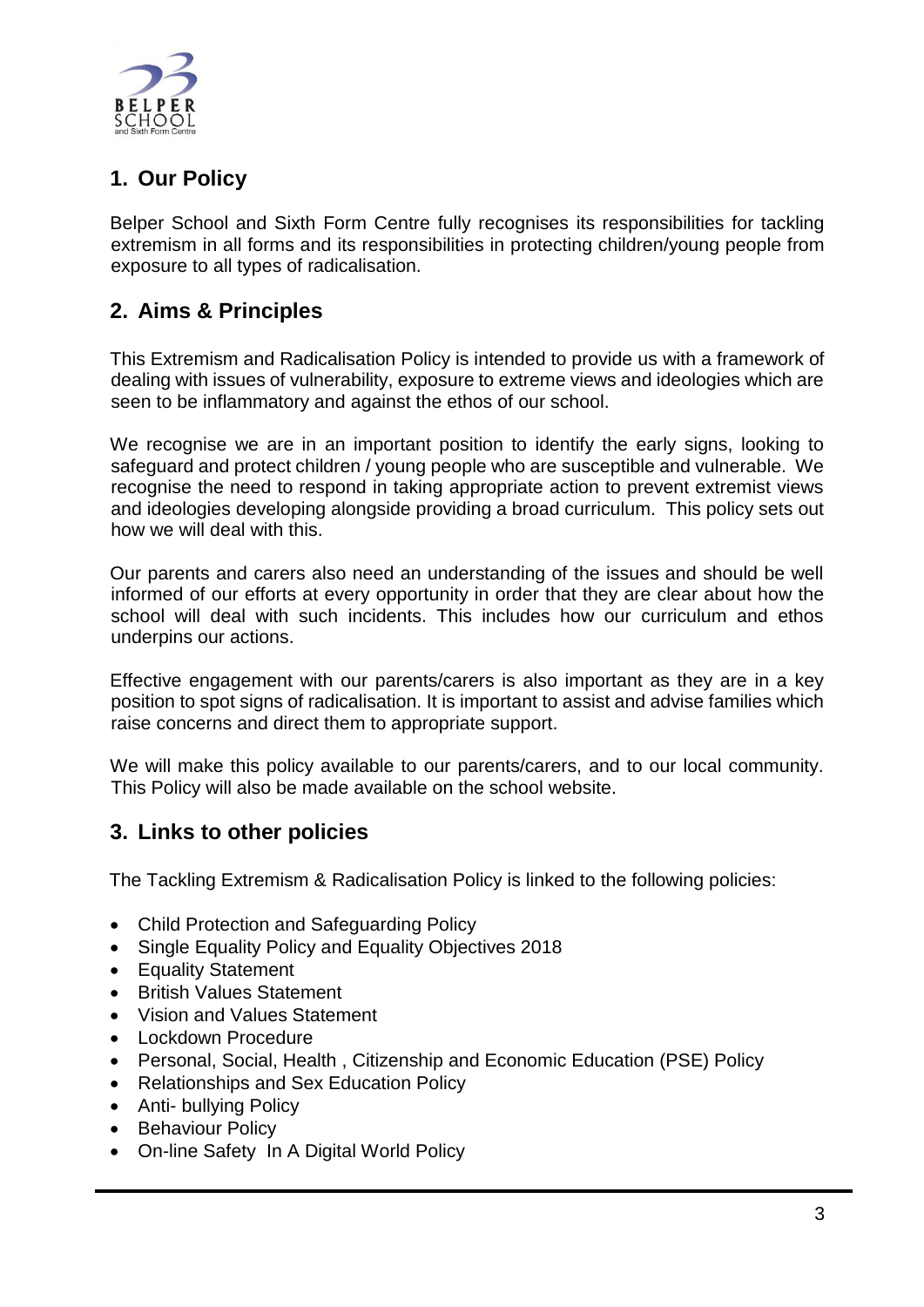

Acceptable Use Policies (both staff and students)

All of which are available on the school website/intranet

Furthermore, we will follow the procedures set out by the Derbyshire Safeguarding Children's Board with reference to Safeguarding Children and Young People who are deemed to be vulnerable to Violent Extremism:

<http://derbyshirescbs.proceduresonline.com/index.htm>

In tackling extremism and radicalisation we will take account of the following national guidelines and legislation:

- CONTEST (Counter Terrorist Strategy) 2011
- Prevent Duty Guidance for specified local authorities HMI June 2015
- Channel Duty Guidance 2015
- Counter Terrorism & Security Act 2015
- The Prevent Duty, DfE Departmental advice for schools and child care providers 2015

## **4. Duties, Powers, Responsibilities**

Section 26 of the Counter Terrorism and Security Act 2015 places a duty upon Local Authorities and all specified settings including Schools in the exercise of their functions to have "due regard to the need to prevent people from been drawn into terrorism". It is applied to bodies in the UK who have significant interaction with people vulnerable to radicalisation.

We are required in our functions under section 26 to:

- Know about and Identify early indicators in pupils.
- Develop the confidence to challenge and intervene.
- Assess the risk of our pupils being drawn into terrorism and terrorist ideology.
- Have clear protocols & keep records.
- Be monitored by Ofsted in how we exercise these duties.

We therefore recognise the Prevent strategy is part of the overall Counter Terrorism Strategy, CONTEST in the UK. The aim of Prevent is to reduce the threat to the UK from terrorism by stopping people becoming terrorist or supporting terrorism.

We understand Channel to be an element of the Prevent strategy aimed at stopping vulnerable people being drawn into terrorism, a programme working with individuals including children and young people to challenge extremist ideas.

We will work with the Local Authority and with other agencies in making sure we undertake our duties under Prevent.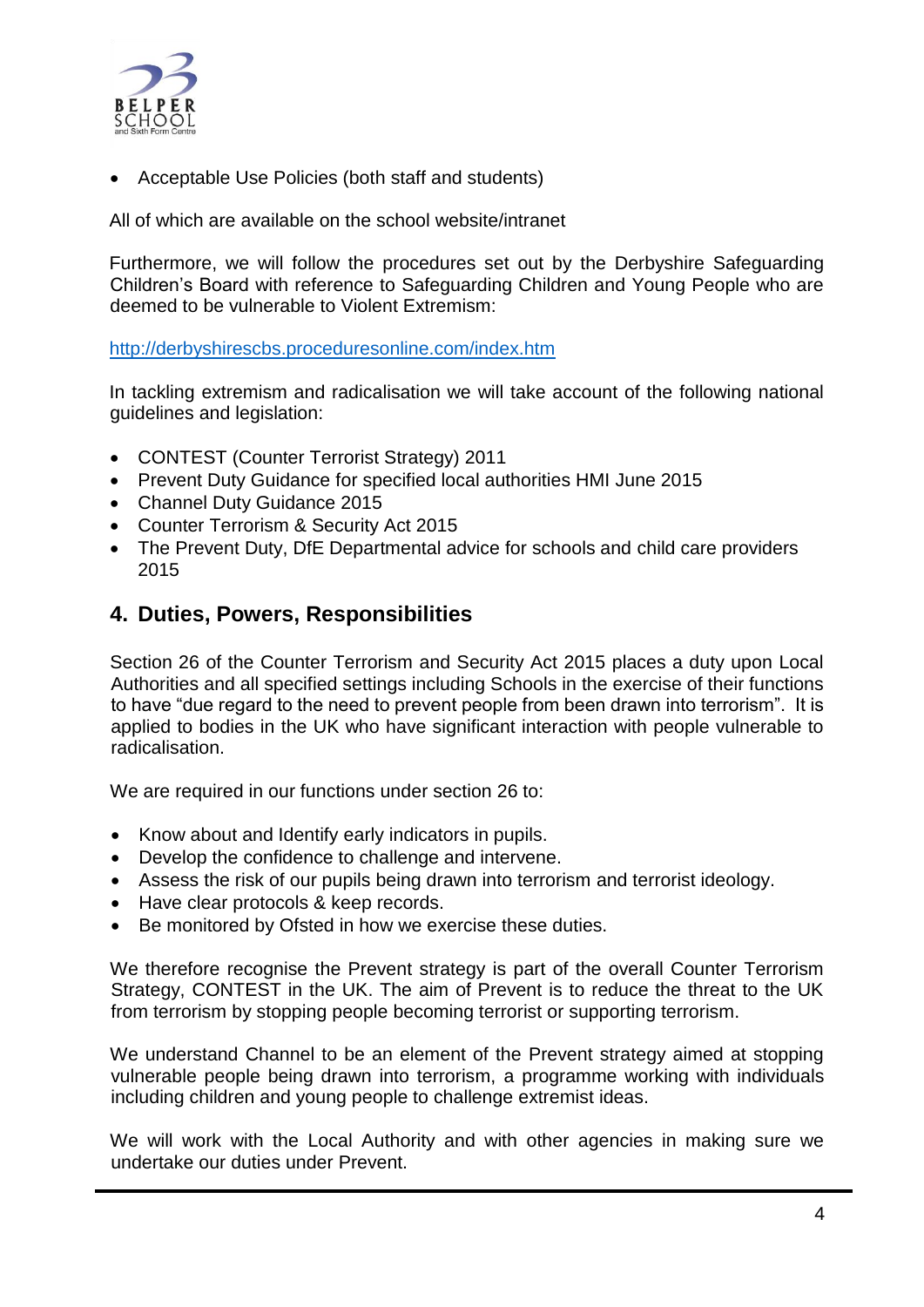

We have a duty to safeguard students from potentially harmful and inappropriate online material and will ensure appropriate systems are in place in the school to help ensure our learners are safe and free from materials deemed extremist by virtue of their nature and ideology.

## **5. Definitions & Indicators**

We recognise that extremism is defined by the Government as the holding of extreme political or religious views. It is a" vocal or active opposition to fundamental British values, including democracy, the rule of law, individual liberty, mutual respect and the tolerance of different faiths and beliefs." The Government include in its definition any calls for the death of members of our armed forces, whether in this country or abroad.

We recognise radicalisation as the process by which people come to support terrorism, violent extremism and, in some cases, to then participate in terrorist groups, which can mean leaving their country to pursue this.

We recognise that children / young people can be enticed into radicalisation as they are more vulnerable and susceptible to this. They therefore can be drawn into violence or they can be exposed to the messages of extremist groups by many means especially on- line and through social media. The school recognise that social media is increasingly a child's or young person preferred method of communication which can increase their risk to exposure to radicalisation.

Messages, views, ideologies that are extremist can come from parents/carers, family members or friends, and/or from direct contact with member groups and organisations. It can come from staff within an organisation, or be brought into a school by staff, governors, or volunteers.

Research has identified helpful lists of indicators based on actual UK case studies which would identify how a child or young person is vulnerable to radicalisation.

The risk of radicalisation is the product of a number of factors and identifying this risk requires all our staff in Belper School being able to exercise their judgement in raising any concern and reporting to the appropriate leads within the school.

We understand the following concerns as some indicators of vulnerability to radicalisation in children / young people and ones that are based upon research and from examples of case studies. However, there is no definitive list and all these following concerns, indicators, factors and risk indicators are to be taken into account:

- Identity Crisis distance from cultural/religious heritage and uncomfortable with their place in society around them;
- Personal Crisis family tensions, sense of isolation, adolescence, low selfesteem, disassociation with existing friendship groups, becoming involved in new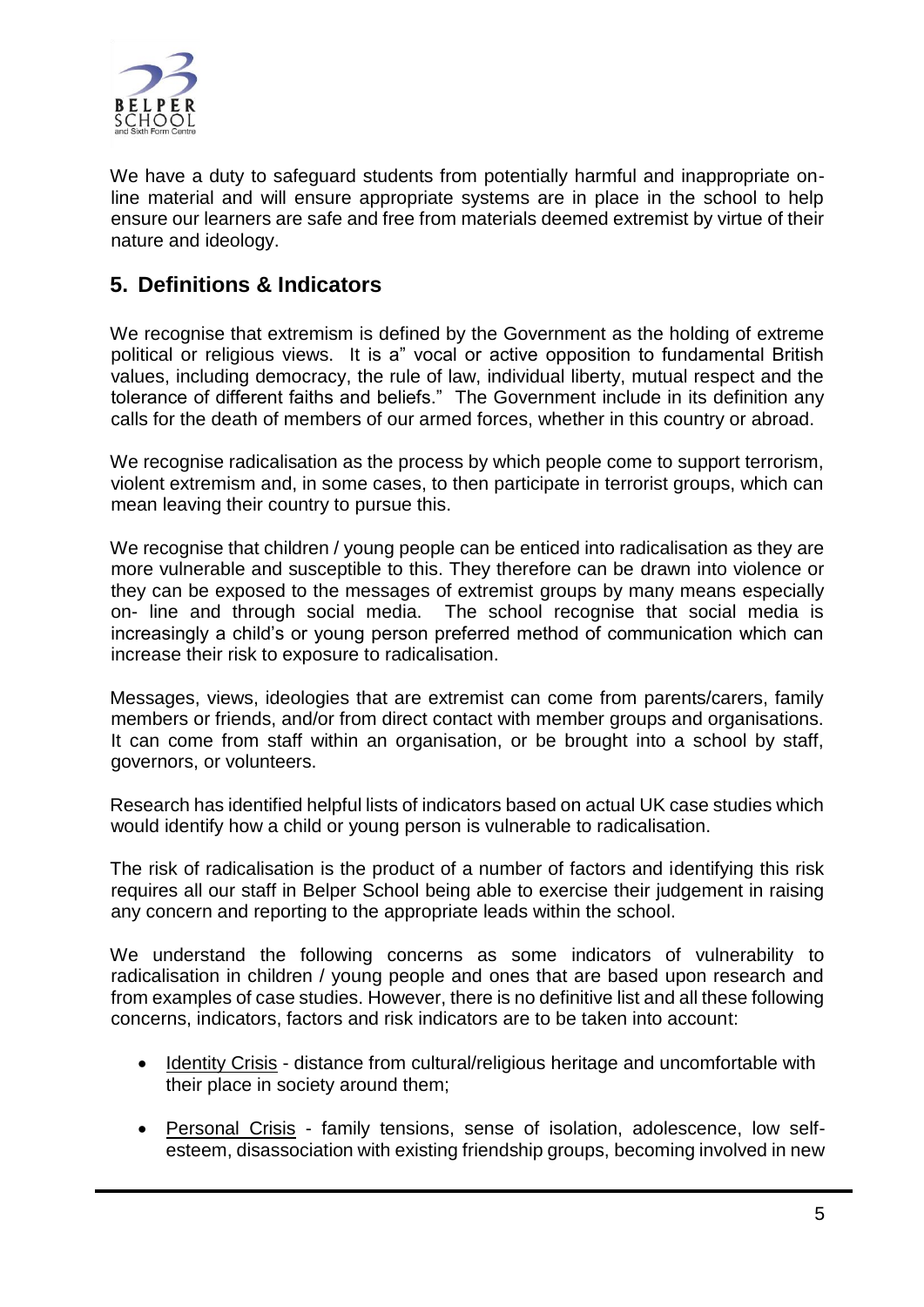

and different groups of friends, searching for answers to questions about identity, faith and belonging;

- Personal Circumstances migration, local community tensions, events affecting country or region of origin, having a sense of grievance that is triggered by personal experience racism, discrimination or aspects of government policy;
- Unmet Aspirations perceptions of injustice, feeling of failure, rejection of civic life;
- Criminality experiences of imprisonment, poor resettlement/reintegration, previous involvement with criminal groups.

We recognise the following potential diagnostic Indicators identified in the CHANNEL Guidance which include:

- Use of language seen to be inappropriate (e.g. causing distress or alarm and perceived to be prejudiced, inflammatory, or hateful).
- Noticeable behavioural changes.
- Expression of extreme views.
- Possession of extremist literature.
- Advocating violent actions and means.
- Seeking to recruit others to an extremist ideology.

We also understand these critical risk factors which indicate a possible process of potential grooming/entrapment:

- Changes in faith/ideology.
- Sudden name change linked to a different faith/ideology.
- Significant changes in appearance.
- Secrecy on the internet & access to websites with a social networking element.
- Narrow/limited religious or political view.
- Attendance at certain meetings e.g. rallies and articulating support for.
- "Them" and "us" language/rhetoric.
- Justifying the use of violence to solve societal issues.
- Isolation from usual friends, family or social groups.
- Sudden unexplained foreign travel.

We will assess and monitor the risk of children being drawn into terrorism; the general risks may vary from area to area, and according to their age, local threat and proportionality. This School recognises we are in an important position to identity risks within our local context.

We will use our in-school safeguarding procedures to raise safeguarding concerns in the school on an individual pupil basis and will use a risk assessment if the concern is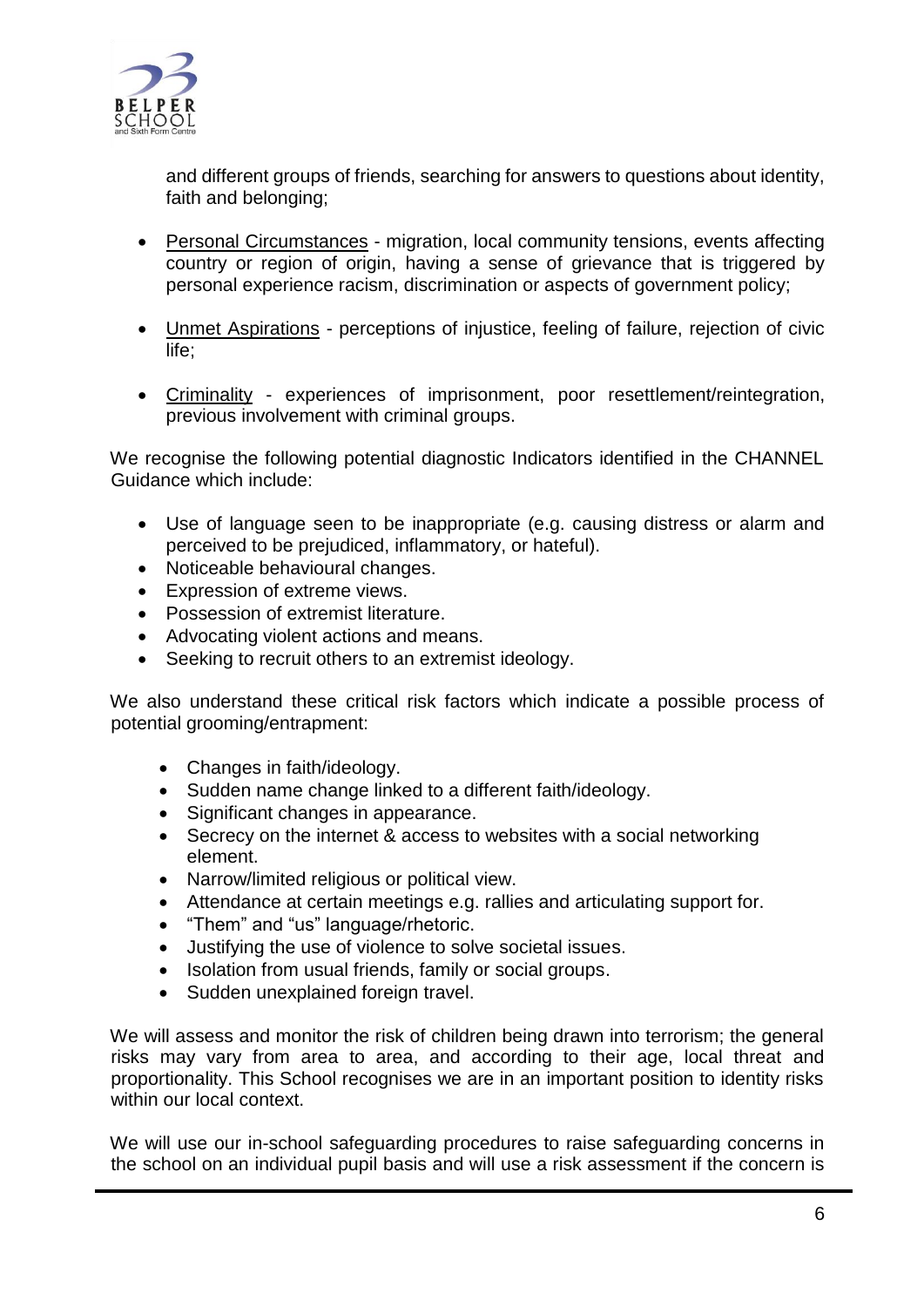

a Prevent concern. If the concern is a Prevent concern we will use the guidance and assessment as prescribed by the local authority.

We will try and help our students to keep safe on- line and consider the impact of social media networking sites with additional consideration to the threat of exposure to extremism and radicalisation. We are aware of the increased risk of on-line radicalisation and how terrorist groups seek to radicalise young people on line.

We will use appropriate levels of filtering and consult with the relevant IT providers and provide training where necessary to staff and learners, where appropriate. We will work in accordance with the guidelines around monitoring staff and learner usage when accessing the internet in school. We will produce audit reports to help detect any staff or learner who may be vulnerable from trying to access sites when in school.

We will follow our current On-line Safety In A Digital World Policy & Acceptable Use Policy to support the work around tackling extremism.

## **6. The Role of the curriculum**

We will work to ensure that our pupils will be skilled and equipped to be resilient and resist involvement in extreme or radical activities. Therefore we recognise the need to build resilience in our pupils to make them less vulnerable. We aim to include in the curriculum learning around threat and risk and on- line radicalisation.

We will therefore provide a broad and balanced curriculum within which we aim to support pupils' Spiritual, Moral, Social and Cultural development (SMSC). SMSC development is promoted through all our subjects, including the ethos of our school where development of positive attitudes and values is central to everything we do.

Values underpinning public life in the UK have been summarised as democracy, the rule of law, individual liberty, mutual respect, and the tolerance of those with different faiths and beliefs. It is important that our pupils understand this through different approaches using a balanced and broad curriculum. This supports our pupils to be responsible citizens and prepares for an adult life living and working in a Britain which is diverse and changing. Our School will ensure the promotion of British values and that these efforts are inclusive and promote unity between pupils, parents/carers and the local community.

Please also see 3 documents (school website); Belper School and Sixth Form Centre Visions and Values Statement, Equality Statement and British Values Statement.

# **7. Training**

As part of our statutory duties and through opportunities we will ensure that all studentfacing staff are fully aware of the threats, risks and vulnerabilities that are linked to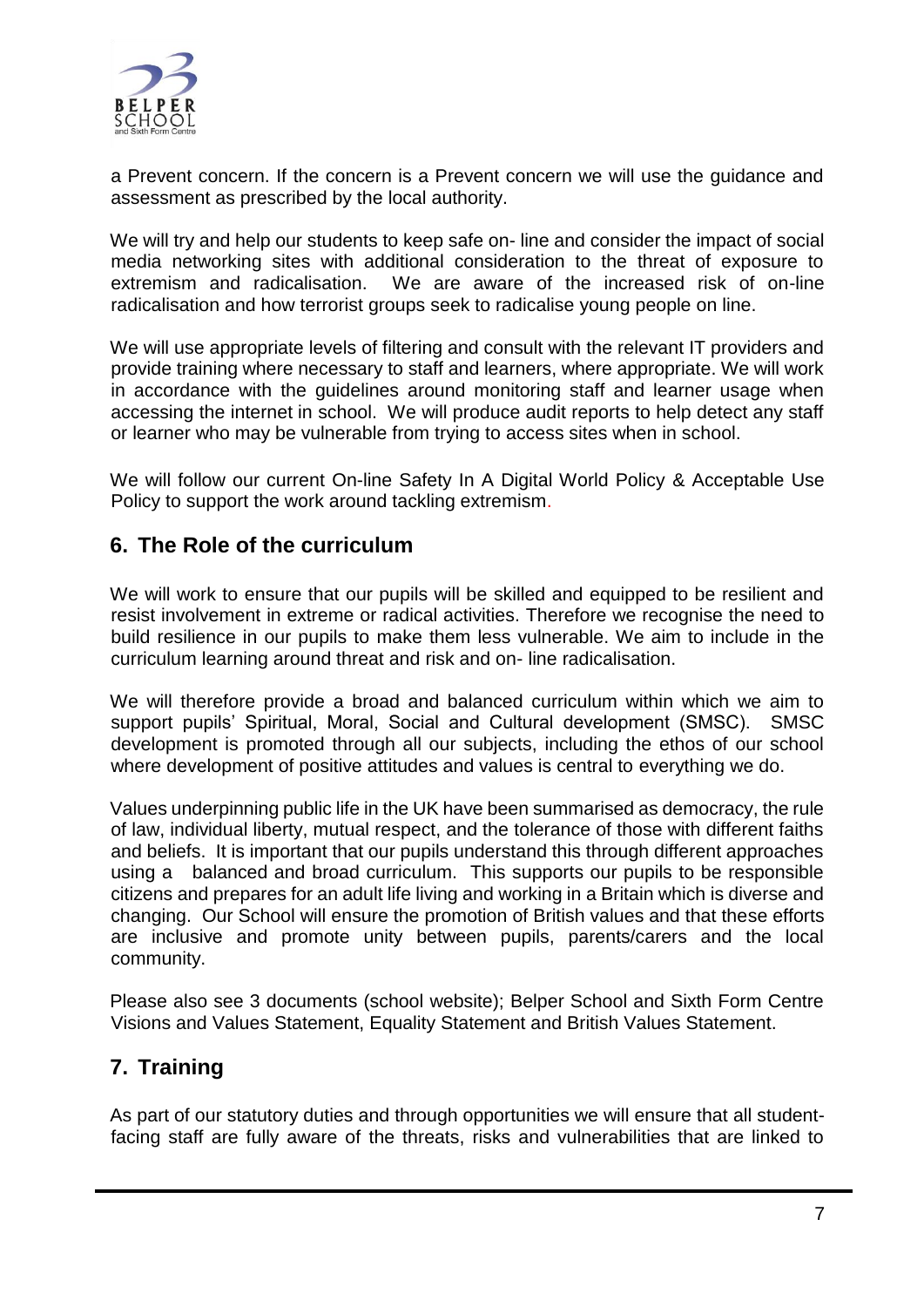

extremism and radicalisation. This includes being alert to early indicators, responding and reporting. This will be incorporated into staff induction training.

We will ensure that all staff are trained to be equipped and skilled in this field, making available training resources and support opportunities where required. We will follow the recommendations of the Local Authority and ensure staff attend Prevent/WRAP, or other recommended training that is relevant to the job role within the school.

We will ensure that support needs of the students and staff (including volunteers and governors) are met. We will make sure that staff understand CHANNEL, CHANNEL strategies and how to refer into Channel using local processes.

## **8. Procedures for Referrals**

We will treat as a safeguarding concern, any worry or concern that a child or young person in the school may be exposed to possible extremism, extremist ideology and or radicalisation.

Recent case studies and Derbyshire's own experiences have identified the following Schools have been concerned about and sought advice on:

- Parents/carers presenting worrying views to any Teacher, visitor or Governor;
- A Staff member, governor, volunteer or visitor presenting concerning views;
- Access to radical teachings by anyone in the School;
- Online exposure and the viewing of on line materials seen to be concerning, disturbing, inflammatory, or anti- British in tone;
- Any child or young people/parents/ carers/ visitors on school property who you may feel are discussing/providing information to children that may be seen as inciting or inflammatory;
- Taking action to remove children from curriculum based activities or visits on the basis of a view seen to be perceived as linked to an extreme view, ideology or irrational fear, or using health and safety reasons.

All concerns and incidents will be bought to the attention of the school Designated Safeguarding Lead/ Safeguarding Team, who will follow the agreed procedures, and where needed can also seek advice, from a Child Protection Manager (for Schools/ Education).

The Department of Education has also a dedicated a telephone helpline (020 7340 7264) to enable staff and governors to raise concerns related to extremism. It is not intended for use in emergency situations.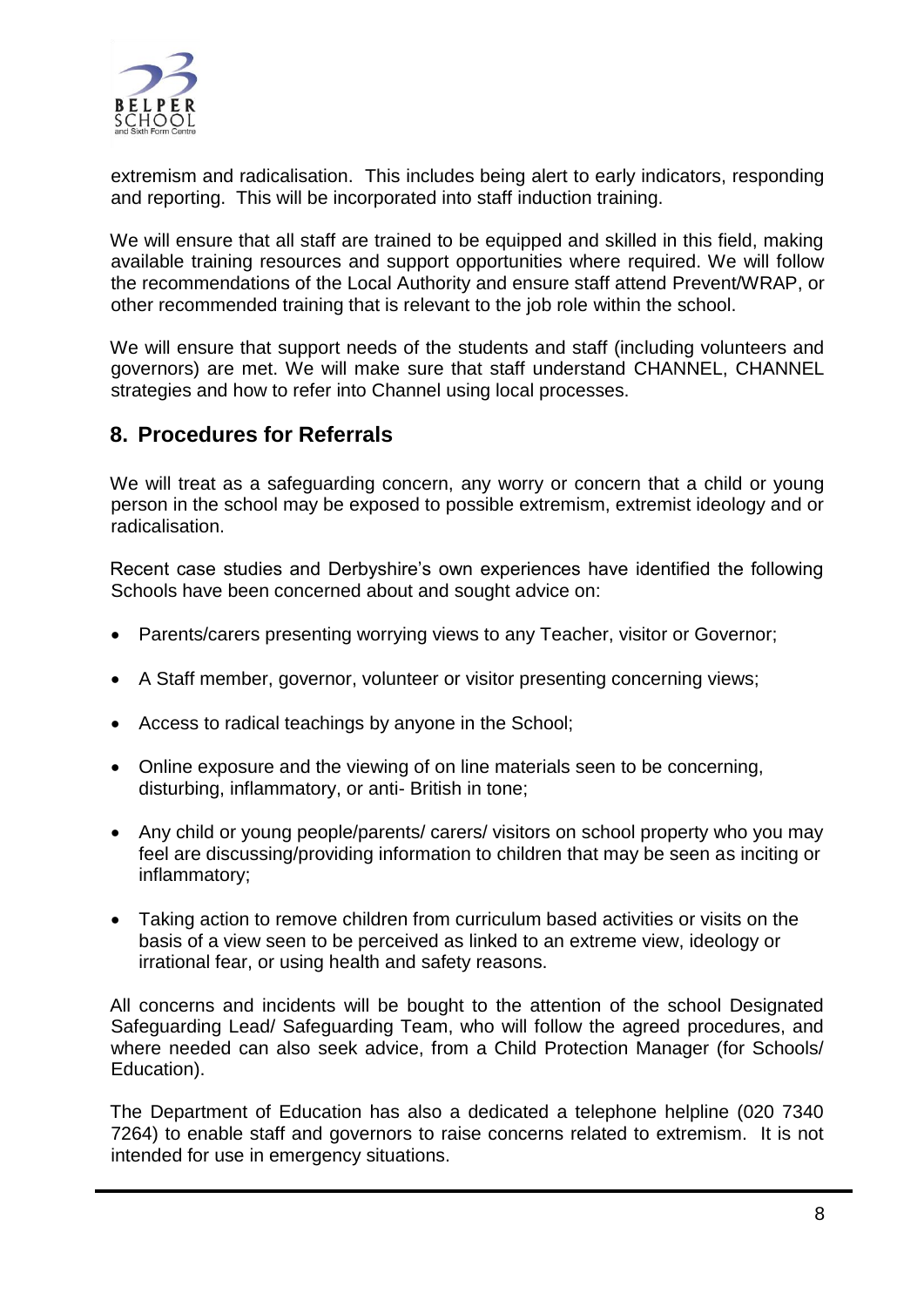

Where a concern or incident is judged to be immediate and serious an appropriate lead in the School will contact the police directly.

All concerns will be referred by the school Designated Safeguarding Leads /Safeguarding Team into Children's Social Care (Call Derbyshire/ Starting Point), using the online form. In all cases the Risk Indictor Checklist needs to be completed, unless there are immediate safeguarding concerns.

There is a case referral pathway process in Derby City and Derbyshire, where depending upon significance, and level of concerns, this may include a referral into the local Prevent Team, who may then go on to make a referral into Channel.

We will display for all staff, an agreed school's response to individual cases, to help assist the Designated Safeguarding Lead/ Safeguarding Team in determining an appropriate response.

#### **(Please see Appendix A –flowchart)**

## **9. Safeguarding Roles and Responsibilities**

#### **All Staff and Volunteers of our School have responsibility for the following:**

- Awareness of the Derby City and Derbyshire Safeguarding Procedures, and with reference to Safeguarding Children and Young People Vulnerable to Violent Extremism, ensuring these procedures are followed;
- Awareness of the Derby City and Derbyshire Safeguarding Children Board's (renamed Safeguarding Children Partnership after 29 September 2019) Escalation Policy and Process, which may be followed if a staff member fears their concerns have not been addressed, and of the Confidential Reporting Code (Whistle Blowing);
- Responsibility to undertake training provided and keep up to date;
- Being alert to the definitions and indicators around extremism and radicalisation, acting upon any of these concerns by reporting these to the Designated Safeguarding Lead(s) within the School;
- Bringing any concerns relating to extremism, or worrying ideologies, where a child or young person may have access to materials either online media contact or viewing to the Designated Safeguarding Lead/ Safeguarding Team who is the single point of contact for Prevent concerns;
- Bringing any concerns to the Designated Safeguarding Lead/Safeguarding Team relating to parents/carers or visitors on the schools premises relating to views seen to be inflammatory, or contrary to the school's principles in this policy and to a curriculum promoting diversity;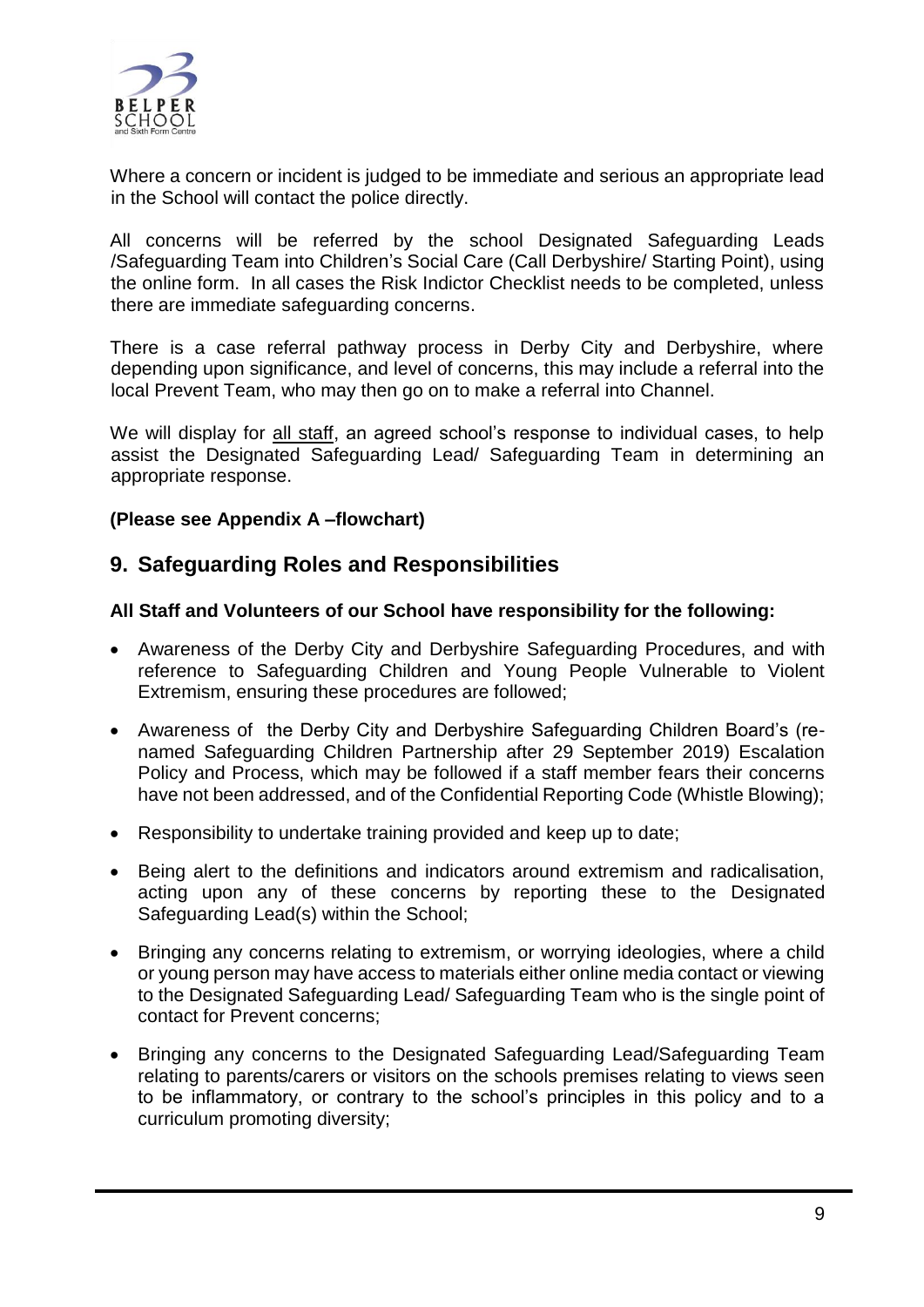

- Being proactive in the school in protecting vulnerable children / young people from exposure to radical views and being radicalised by them;
- Promoting an ethos within the school with regard to principles of equality, diversity, and the positive values of different cultures;
- Understanding the implications of prejudice based bullying in an aim to protect children and young people from being radicalised;
- Understanding British values, in the context of citizenship and being proactive in this contributing to children's learning and the broader values of living and working in Modern Britain.
- Listening to, and seeking out, the views, wishes and feelings of our students, ensuring that the vulnerable child's voice is heard and acknowledged;
- Obtaining advice and seeking support for our pupils using the referral routes when a child or young person has been identified as vulnerable to extremism and radicalisation.

#### **The Designated Safeguarding Lead /Safeguarding Team has responsibility for the following:**

- That they are the single point of contact in relation to protecting pupils/students from radicalisation and involvement in terrorism (SPOC);
- Being aware of the Derby City and Derbyshire Safeguarding Procedures in regard to 'Safeguarding Children and Young People Vulnerable to Violent Extremism', ensuring these procedures are followed.
- That all concerns are seen as safeguarding concerns and reported under the procedures which are set out;
- That when concerns are bought to their attention they are aware of the advice and referral process PREVENT/Channel which is available in the local authority;
- That they may be asked to attend a Channel panel to present, discuss and agree a course of action on a child or young person raised through that process;
- That they ensure the child or young person receives the support available through PREVENT and Channel;
- That they are aware of signposting to other support services, web based organisations and agencies that can assist a school;
- Within the framework of the school's Senior Leadership Team, they will monitor the effect in practice of the RE/PSE curriculum and assembly policy, and monitor teachings where relevant to ensure that they are used to promote community cohesion and are reflective of multi-faith and beliefs;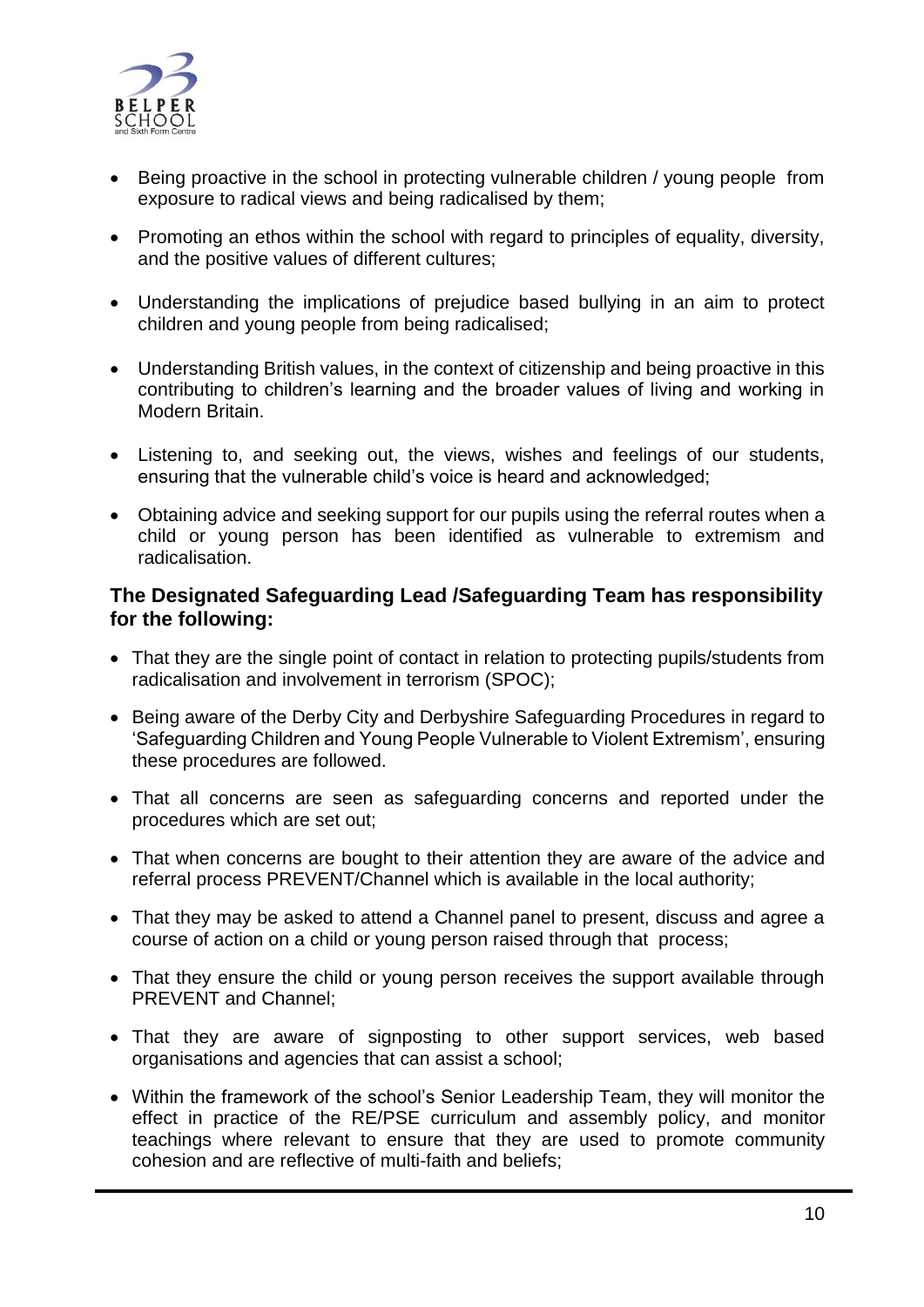

- They inform and keep up to date as part of their training responsibilities all staff and volunteers;
- That they keep records of any concerns labelled clearly as Prevent, use and record risk assessments, interventions, and any advice and support that is sought.

#### **Governors and School Leadership of our school are responsible for (and need to ask the school about):**

- That the Designated Lead/ Safeguarding Team in the School will act as the single point of contact for concerns;
- Ensuring that all Designated Safeguarding Leads/Safeguarding Team have the appropriate Prevent/WRAP training and receive regular updates through briefings and research and this includes the link Safeguarding Governor;
- That all other staff in contact with students complete training;
- Ensuring that the Safeguarding Designated Lead(s)/ Safeguarding Team are/is equipped to deal with extremism and radicalisation in their school and remains up to date with any guidance/legislation changes;
- That processes of keeping records are in place for the reporting and recording of any concerns. That there is evidence of Risk Assessments being undertaken, and records are maintained of any interventions, advice and support that have been sought;
- To consider how children may be taught about extremism and radicalisation as part of the broader Safeguarding in the school which is promoted through teaching and learning opportunities as part of providing a broad and balanced curriculum;
- Actively promoting values of democracy, the rule of law, individual liberty, mutual respect and tolerance of those with different faiths and beliefs;
- Having in place an On-line Safety In A Digital World Policy which can also address the concerns of radicalisation on line;
- Making sure that this policy, including any teachings or statements relating to the work of protecting children/young people from radicalisation, is available to parents and carers as appropriate, including display on the school's website.

This school will use the agreed pathway and recommended forms as outlined in this policy, in Appendix B, to help establish a concern, reporting and recording a concern.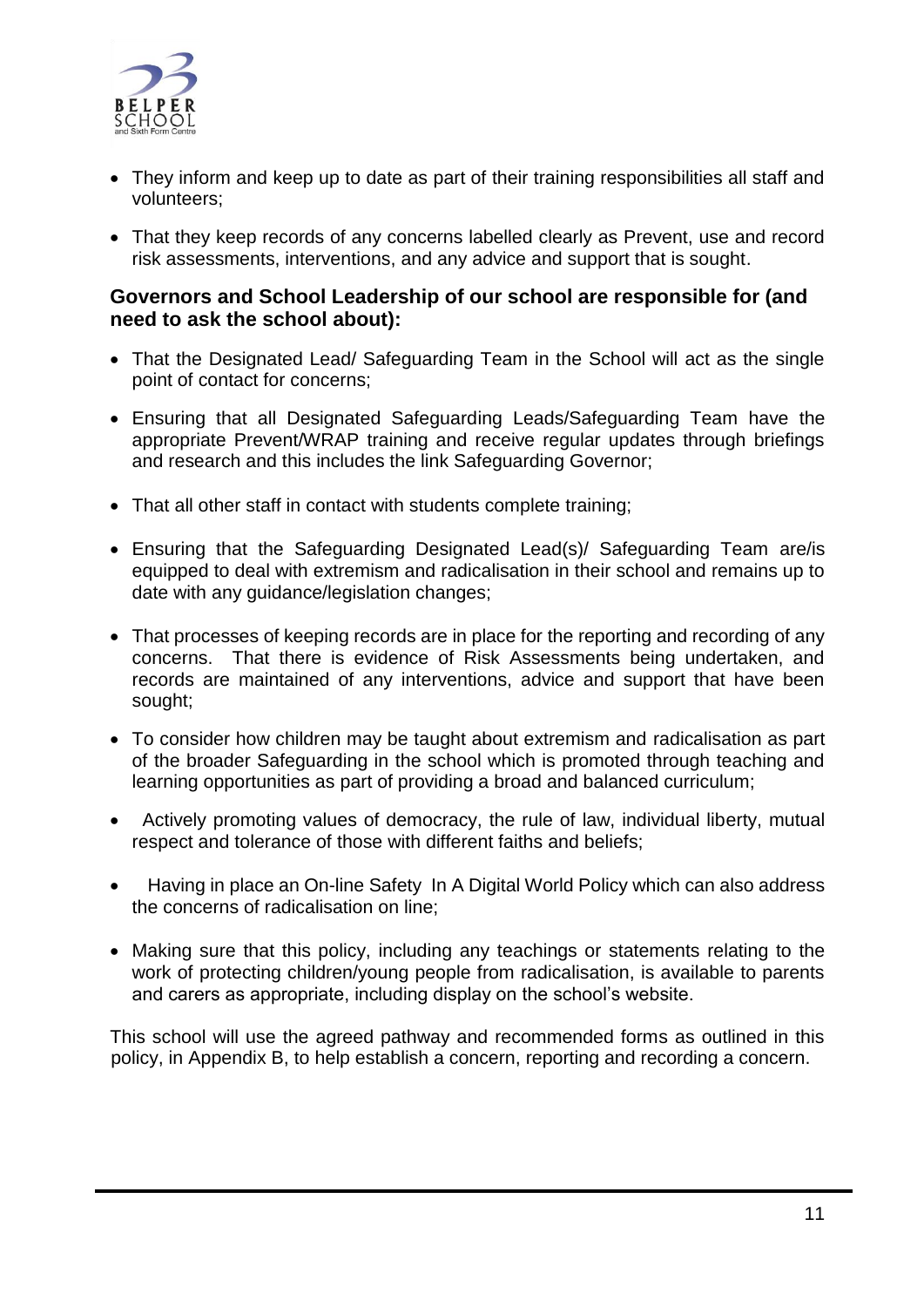

# **10. Visitors and Use of the School's Premises**

## **Visitors**

- Upon arriving at the school all visitors including contractors will read the Safeguarding and Child Protection Guidance and any relevant Codes of Behaviour which they will be required to adhere to.
- Visitors and contractors will be subject to identification checks which will include clarification of the purpose of their visit.
- We may undertake further precautions in allowing visitors and contractors on their premises.
- We will refer to our lettings policy, and refer the speaker/contributor to that policy.

## **School Premises**

We will ensure that the school building will not be used to give a platform to extremists. This will be monitored as follows:

- If a member of staff wishes to invite a speaker into our school, prior approval and agreement will be made with the Head Teacher/Principal which will be subject to the appropriate school safeguarding checks.
- That the school will refer to the 'Speaker and External Contributors Policy' issued by Derbyshire safeguarding education service, ensuring that this document is shared with the provider/speaker before the event. Once completed and checked with all parties in agreement the event can then be permitted to take place.
- Usage of school premises will be monitored and in the event of any behaviour not in keeping with this policy or the Child Protection and Safeguarding Policy, the school will terminate the contact and may in some circumstances contact the police.

## **11. Stay Safe- terrorist fire arm attack**

This link features Government guidance and a short film called 'Stay Safe' about what action to take if a school/any setting is caught up in a terrorist firearms attack. We will inform our staff of such a guidance and familiarize all staff with the 'Run, Hide, Tell'.

<https://www.youtube.com/watch?v=4jxOXbpTmnk>

The current response for a school is training staff in 'Run, Hide, and Tell' as recommended by the DfE. As a Local Authority we want to ensure all staff have the information needed to help them stay safe.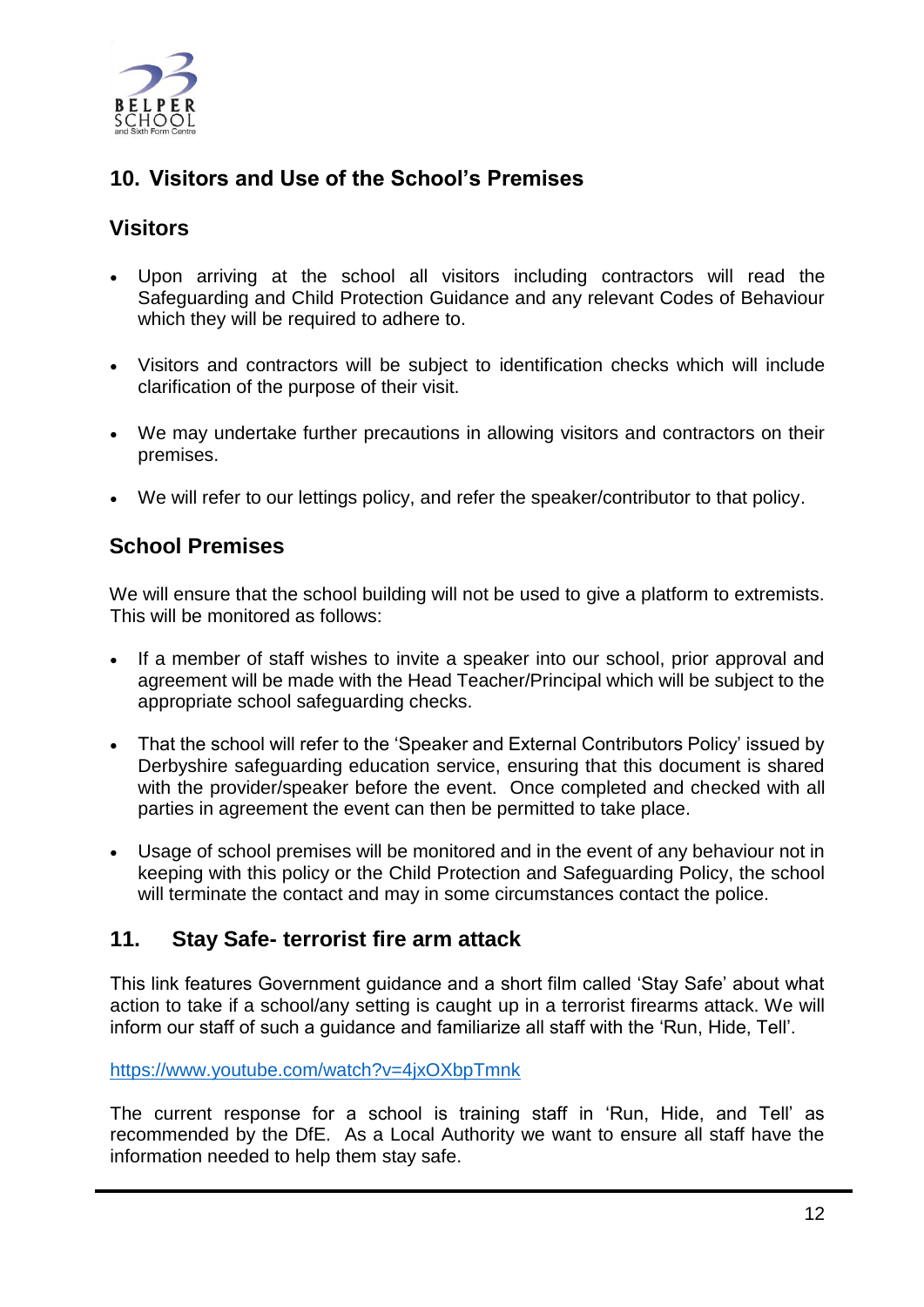

Belper School has a Lockdown Procedure. There is a practice drill at least once each academic school year.

It's important that all staff:

- are alert but not alarmed
- are vigilant and report suspicious behaviour
- plan ahead what to do to stay safe

Nationally there are five levels of threat:

- low an attack is unlikely
- moderate an attack is possible but not likely
- substantial an attack is a strong possibility
- **severe - an attack is highly likely**
- critical an attack is expected imminently

The Stay Safe principles are: Run, Hide and Tell

#### **Run**

- $\bullet$  If there is a safe route, run, if not hide.
- Insist others go with you.
- Don't let them slow you down.
- Leave your belongings behind.

#### **Hide**

- If you can't run, hide.
- Find cover from gunfire.
- Be aware of your exits.
- Try not to get trapped.
- Lock yourself in a room if you can.
- Move away from the door.
- Be very quiet, turn off your phone.
- Barricade yourself in.

#### **Tell**

Call 999 - What do the police need to know?

- Dial 999 when you are safe.
- Give your location.
- Give the direction the attacker is moving in.
- Describe the attacker, especially things that cannot be changed such as tattoos, facial hair, ethnicity etc.
- Give any further information.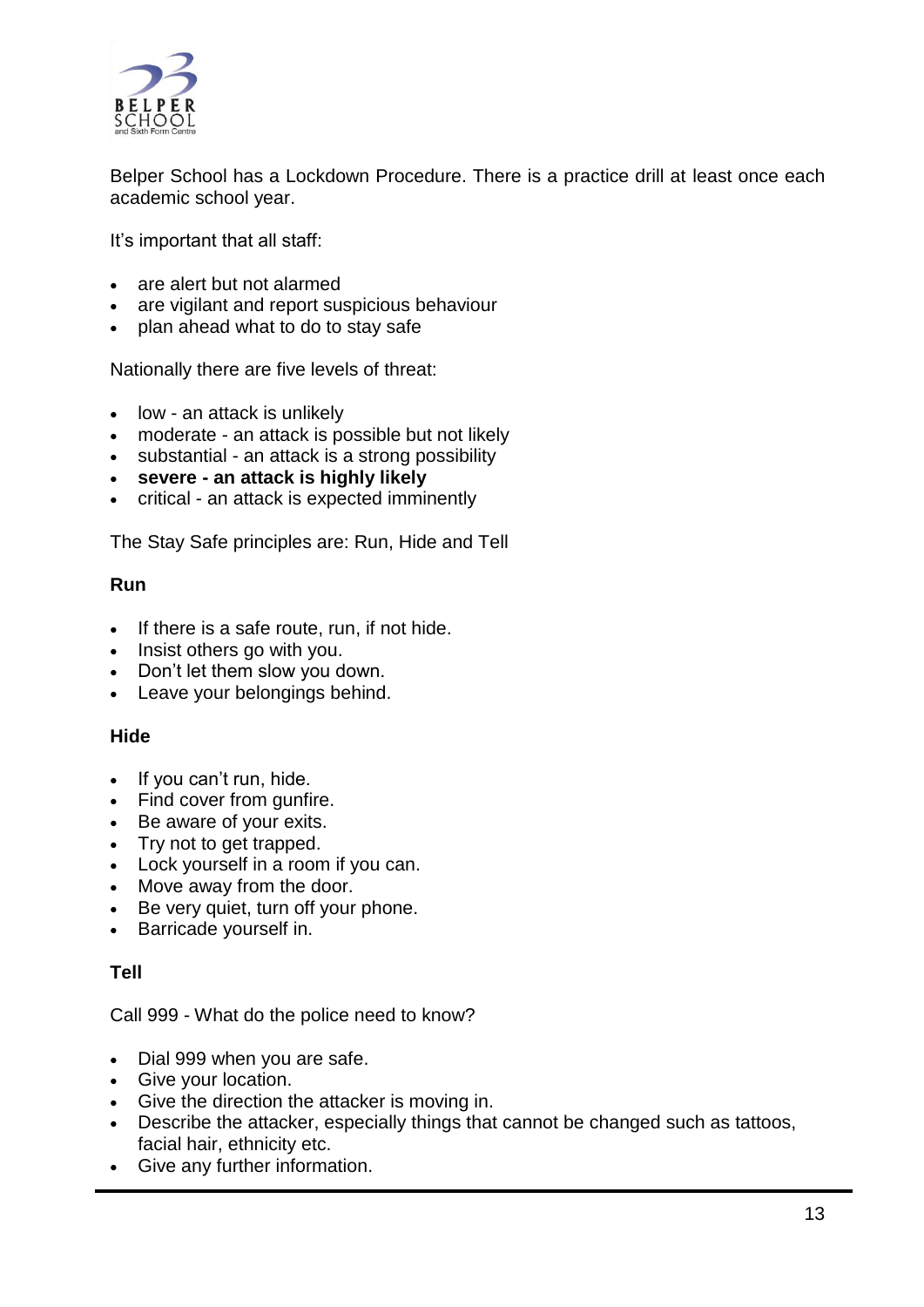

Can you safely stop others from entering the area?

[https://www.gov.uk/government/publications/recognising-the-terrorist-threat \(opens in](https://www.gov.uk/government/publications/recognising-the-terrorist-threat)  [a new window\)](https://www.gov.uk/government/publications/recognising-the-terrorist-threat)

# **12. Help, Support & Signposting**

Child Protection Manager, Schools/Educational Settings Derbyshire - Debbie Peacock 01629 531079 [Debbie.peacock@derbyshire.gov.uk](mailto:Debbie.peacock@derbyshire.gov.uk)

Lead Officer for Prevent at Derbyshire County Council, 01629 538494 or 07771 980107

Derbyshire Police 101 - can route non urgent referrals through to the PREVENT Team Children's Social Care (single point of Contact- Starting Point) - 01629 533190

#### **Contact Numbers / referral links\***

Call Derbyshire - 01629 533190 (24hr, 7 days a week – sharing concerns re Adults or Children – *concerns re children will be triaged via Staring Point*) Starting Point Advice Line - 01629 53 53 53 (Mon – Fri, 8am – 6pm – *advice and* 

*guidance re concerns about children*)

[www.derbyshire.gov.uk/startingpoint](http://www.derbyshire.gov.uk/startingpoint)

\*when making a referral you will need to complete the risk indicator checklist this is available on the starting point website and as a document in this policy along with the police prevent referral form ( appendix B)

Police Prevent Team - 0300 122 8694 or 101 Keystone – 101 (in an emergency dial 999) Police Prevent Lead - 01332 643058

#### **Must Read Documents**

<https://www.gov.uk/government/publications/prevent-duty-guidance> <https://www.gov.uk/government/publications/channel-guidance>

**Derbyshire Constabulary Prevent Web-page - including Prevent video clip** *(17 mins)*

[http://www.derbyshire.police.uk/Safety-advice/Terrorism/Prevent-Team/Prevent-](http://www.derbyshire.police.uk/Safety-advice/Terrorism/Prevent-Team/Prevent-Team.aspx)[Team.aspx](http://www.derbyshire.police.uk/Safety-advice/Terrorism/Prevent-Team/Prevent-Team.aspx)

**Prevent E-Learning (for Derbyshire County Council staff and Derbyshire Schools)** *(contains local contacts and referral routes)*

[www.saferderbyshire.gov.uk](http://www.saferderbyshire.gov.uk/)

Training and resources- counter terrorism training- Prevent /WRAP bookings **Channel E-Learning**

[http://course.ncalt.com/Channel\\_General\\_Awareness/01/index.html](http://course.ncalt.com/Channel_General_Awareness/01/index.html)

**Home Office Prevent E-Learning – aimed at schools / education**  [https://www.elearning.prevent.homeoffice.gov.uk](https://www.elearning.prevent.homeoffice.gov.uk/)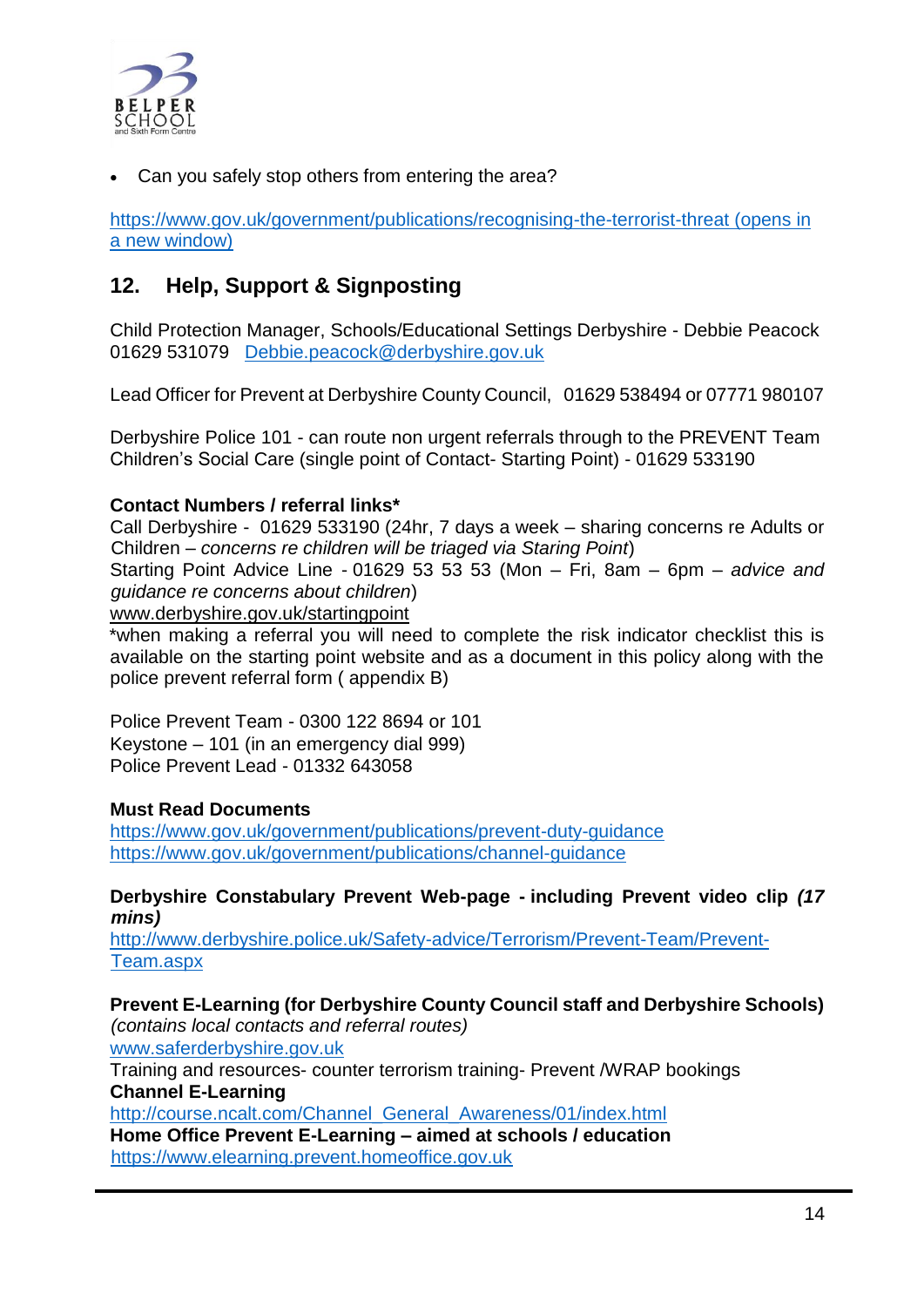

#### **Other useful web-links / documents**

<http://www.eastmidlandsprevent.co.uk/> <https://www.gov.uk/government/publications/counter-terrorism-strategy-contest> <https://www.gov.uk/government/publications/prevent-strategy-2011> [https://www.gov.uk/government/publications/protecting-children-from-radicalisation](https://www.gov.uk/government/publications/protecting-children-from-radicalisation-the-prevent-duty)[the-prevent-duty](https://www.gov.uk/government/publications/protecting-children-from-radicalisation-the-prevent-duty) [https://www.gov.uk/government/publications/the-use-of-social-media-for-online](https://www.gov.uk/government/publications/the-use-of-social-media-for-online-radicalisation)[radicalisation](https://www.gov.uk/government/publications/the-use-of-social-media-for-online-radicalisation) [www.preventtragedies.co.uk](http://www.preventtragedies.co.uk/) <http://educateagainsthate.com/> <http://www.preventforschools.org/>

# **Management of the Policy**

The Head Teacher of Belper School and Sixth Form Centre will implement the policy and will ensure that all staff including volunteers have read and signed confirming that they have read and understood their responsibilities.

The Governing Body will oversee the policy; ensure its implementation and compliance to statutory duties reviewing its content on an annual basis.

We will undertake a regular audit and review of this policy and in light of any changes in guidance /legislation decide how these changes will be implemented within the School.

The Head Teacher will report on and discuss progress with the Governing Body on an annual basis.

A record of the minutes are recorded on the School Governing Report covering the discussion on the Policy of Extremism, Radicalisation and the protection of British Values, detailing how proactive the school is in ensuring this policy is reflected in the school's ethos and curriculum.

**Signed by:** 

Chair of Governors **Headteacher** Headteacher

Date: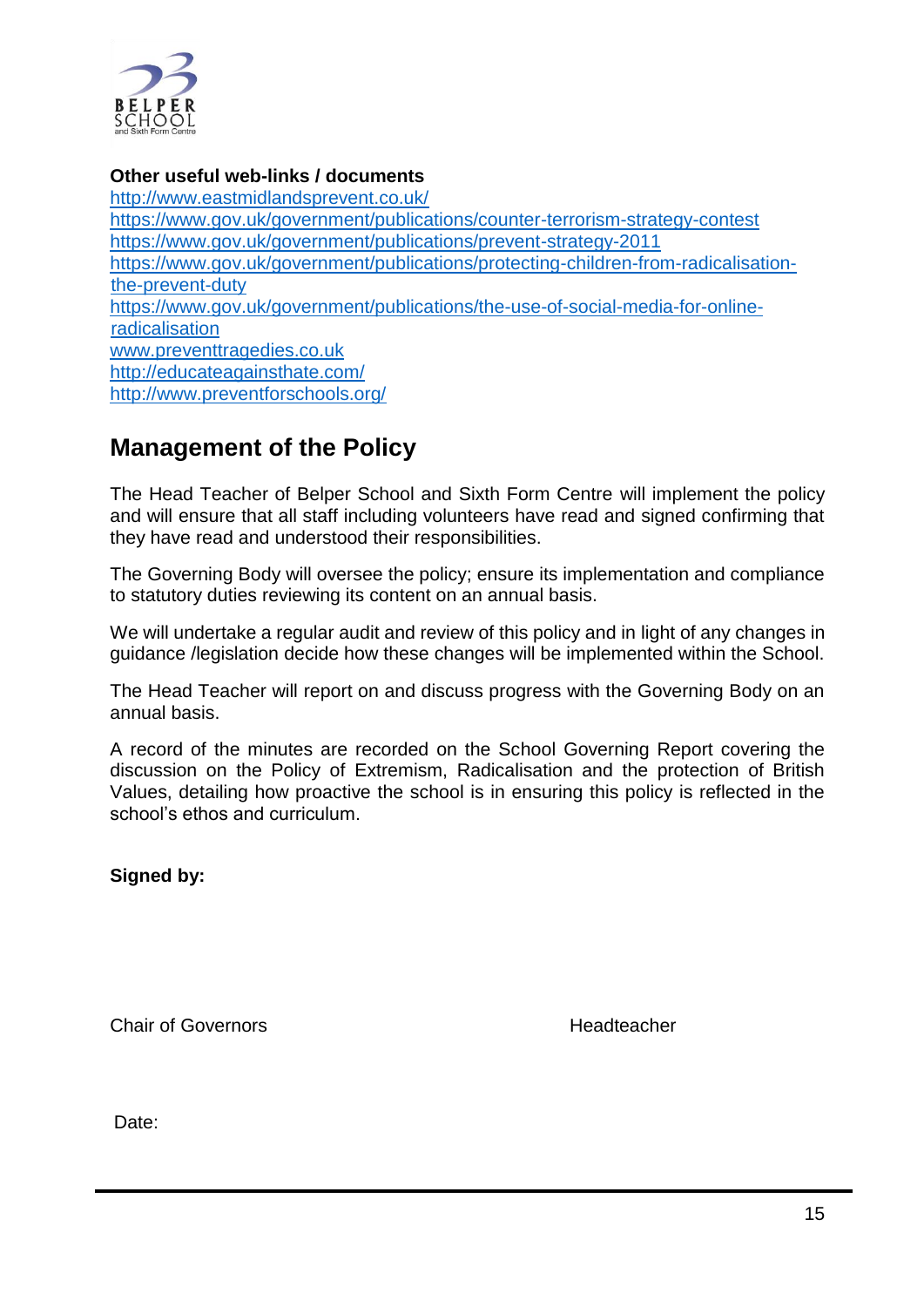

# **Schools Prevent Flowchart & Pathway Appendix A**

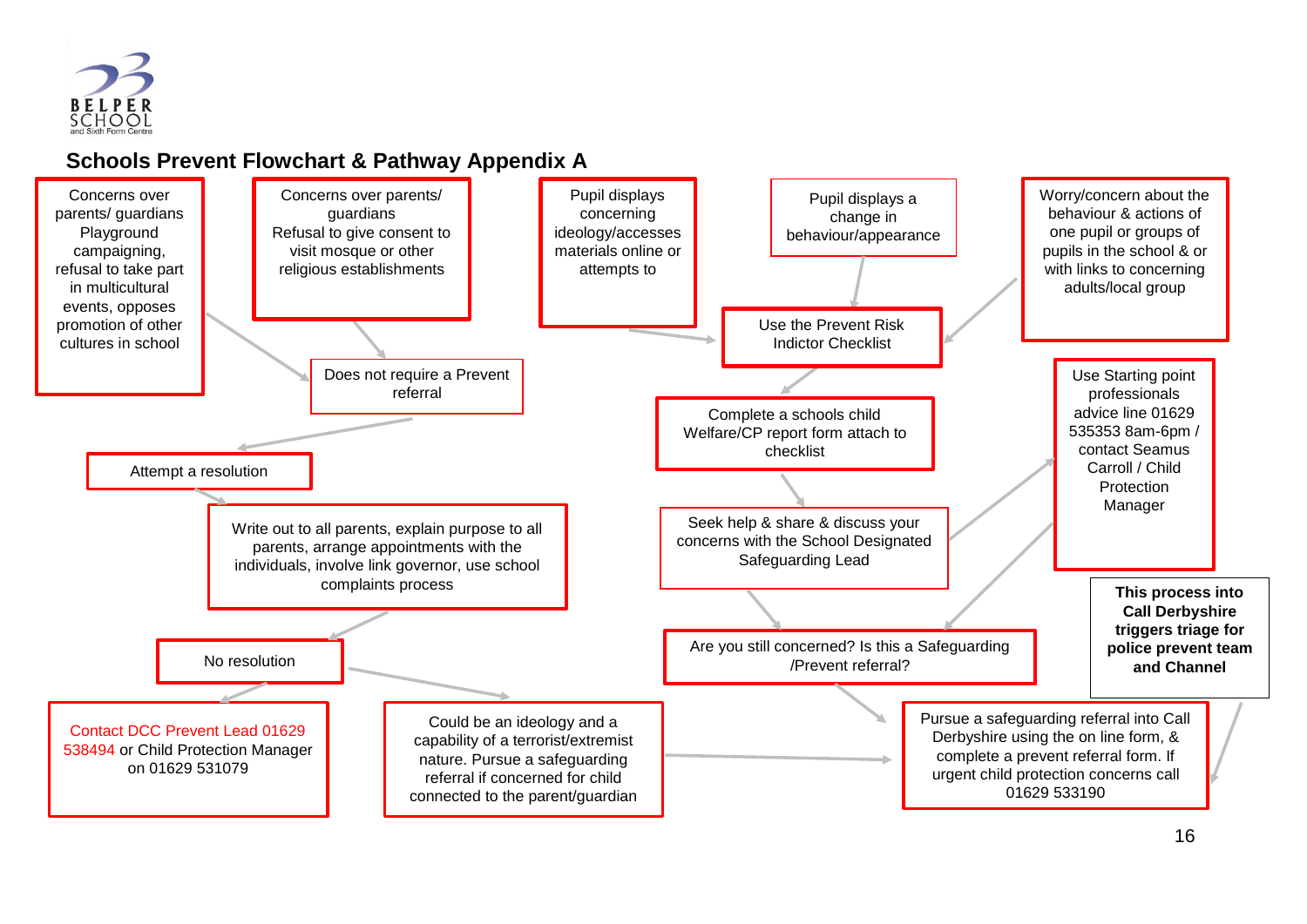

**CONTEST is the UK's counter-terrorism strategy that aims to reduce the risk we face from terrorism** so that people can go about their lives freely and with confidence.

It is made up of the four Ps;

- Protect strengthening our borders, infrastructure, buildings and public spaces from an attack
- Prepare where an attack cannot be stopped, to reduce its impact by ensuring we can respond effectively
- Pursue to disrupt or stop terrorist attacks

The fourth P is Prevent which aims to stop people becoming terrorists or supporting terrorism. It has been described as "the only long term solution" to the threat we currently face from terrorism.

[Prevent](https://www.gov.uk/government/publications/prevent-duty-guidance) is challenging and different from the other Ps because it operates in a pre-criminal space, before any criminal activity has taken place. So Prevent is about supporting and protecting those people that might be susceptible to radicalisation, ensuring that individuals are diverted away before any crime is committed. Remember radicalisation is a process, not a one off incident, so look for changes in a person's behaviour

[Channel](https://www.gov.uk/government/uploads/system/uploads/attachment_data/file/425189/Channel_Duty_Guidance_April_2015.pdf) **is a supportive process designed to protect vulnerable individuals**. It is about identifying, at an early stage, those who may be at risk and preventing them from being drawn into criminal activity.

The Channel process is similar to the way we safeguard individuals at risk from involvement in drugs, knife and gun crime, gangs or other social issues. Channel uses similar multiagency partnership structures.

The process can apply to any individual who may be vulnerable to being drawn into violent extremism, **regardless of faith, ethnicity, background or age**. Those in local communities who have concerns about individuals who may be targeted by violent extremists are advised to contact their local authority, the police, or other trusted organisations for advice.

Support is provided on a case by case basis, tailored to an individual's needs. Each support package is monitored closely and reviewed regularly. Examples of possible support for individuals include one-to-one mentoring, diversionary activities such as sport, and signposting to mainstream services such as education, employment and housing.

If you require further training please click [here](https://www.saferderbyshire.gov.uk/training-and-resources/courses-and-bookings/counter-terrorism-training/counter-terrorism-training.aspx) for more information

Prevent Lead Senior Community Safety Officer, County Hall Matlock DE4 3AG October 2017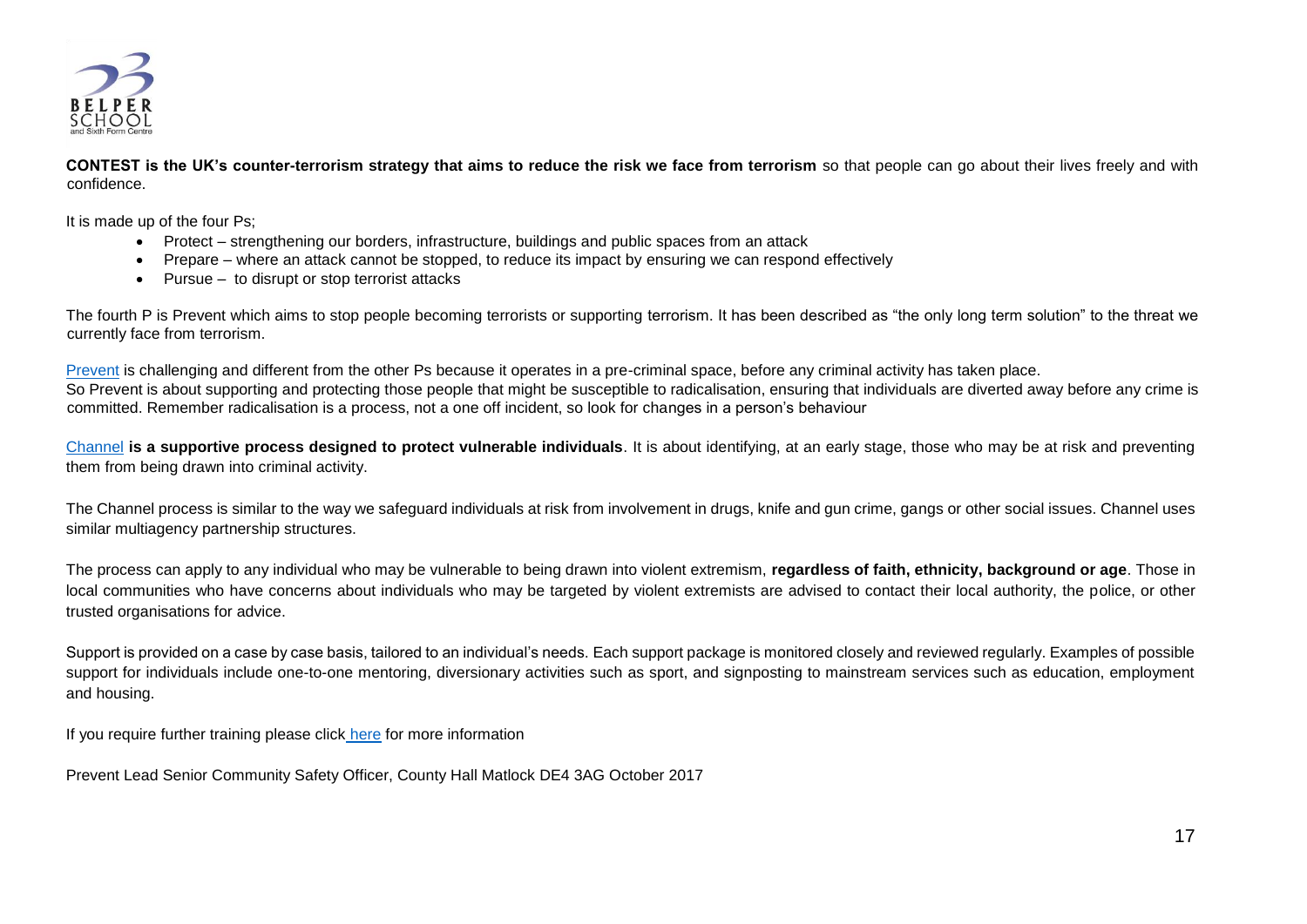

# **Safeguarding Roles and Responsibilities - Appendix B**

# **The Risk Indicator Checklist & Police Prevent Referral form**

#### **PREVENT- RISK INDICATOR CHECKLIST Version 2- Guidance- January 2016**

Under Prevent (Counter Terrorism and Security Act 2015) we are all when in contact with children and adults in our roles required in our functions to:

- Prevent people from been drawn into terrorism
- Know about and Identify early indicators in pupils vulnerable to extremism.
- Assess the risk of pupils being drawn into terrorism and terrorist ideology.
- Develop the confidence to challenge and intervene.
- Build resilience in pupils through advice, support, intervention eg Channel and through the curriculum
- Keep records and work in partnership with agencies

The risks of being drawn into extremism, exposure to, or intent to carry out acts may vary from area to area, and differ according to their age, local threat and proportionality. Schools may have different experiences and should identity risks within their local context.

Effective engagement with parents/family is also important as they are in a key position to spot signs of radicalisation. You should be sharing your concerns with a parent/carer unless this may place the child/YP at immediate risk. You should be working with parents/carers to help them know about and identify indicators in their children.

#### **Completing the checklist:**

All staff should exercise their judgment in raising concerns and in all cases seek advice from a Designated Safeguarding Lead/Safeguarding Team.

A Designated Safeguarding Lead/Safeguarding Team Member should have also undertaken PREVENT/ WRAP training. The expectation is that the Designated Lead/Safeguarding Team Member is responsible for completing the checklist.

The Designated Lead/Safeguarding Team Member completing this checklist should take into account the information from the person raising the concerns, use discussion from others who have interaction with the child or young person and from information from observations, presenting behaviours and interaction seen with other peers, parents/carers/local community.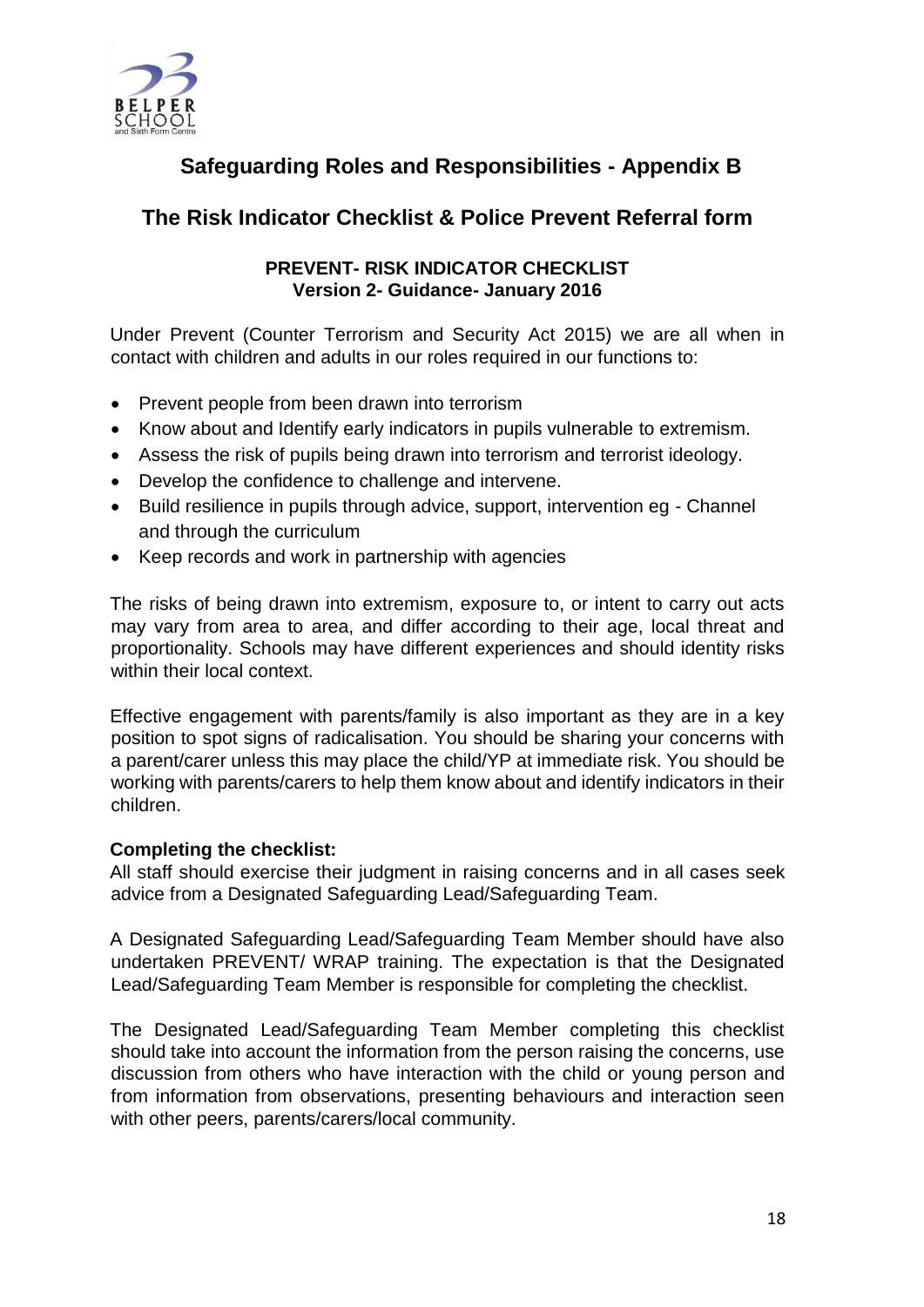

The checklist should support the Child Protection Welfare/Report Form in all cases where this is seen to be a concern under Prevent. The checklist should be shared if referring into services and where possible with the parent/carer.

Having completed the checklist this should help you decide next steps and thresholds. You should treat a concern under Prevent as any other safeguarding concern.

**If you have immediate safeguarding concerns under Prevent** you should be contacting Derbyshire Police on 101 and Children's Services (Starting Point 01629 533190) if under 18 and adult's services if 18+.

**In all other cases you should complete the Child Referral Form** to request early help and assessment [www.derbyshire.gov.uk/startingpoint](http://www.derbyshire.gov.uk/startingpoint). The form will trigger agency enquiries and this may include liaising with the local Police Prevent Team and referral into a multi-agency panel (CHANNEL) depending upon the information gathered and level of risk.

**You should complete and submit the Police PREVENT referral Form in all cases and email to;** 

[EMSOU-SB-Derbys@Derbyshire.PNN.Police.UK](mailto:EMSOU-SB-Derbys@Derbyshire.PNN.Police.UK)**. This team will decide if they have a role, they are required to record all concerns.** 

**You can seek advice in all cases** and should do this by contacting either; Seamus Carroll is the lead officer for Prevent at Derbyshire County Council [seamus.carroll@derbyshire.gov.uk](mailto:seamus.carroll@derbyshire.gov.uk) Telephone 01629 538494 or 07771 980107

Child Protection Manager Schools/Educational Settings Derbyshire - Debbie Peacock 01629 531079 [Debbie.peacock@derbyshire.gov.uk](mailto:Debbie.peacock@derbyshire.gov.uk)

The Professional Advice and Consultation Line Starting Point 01629 535353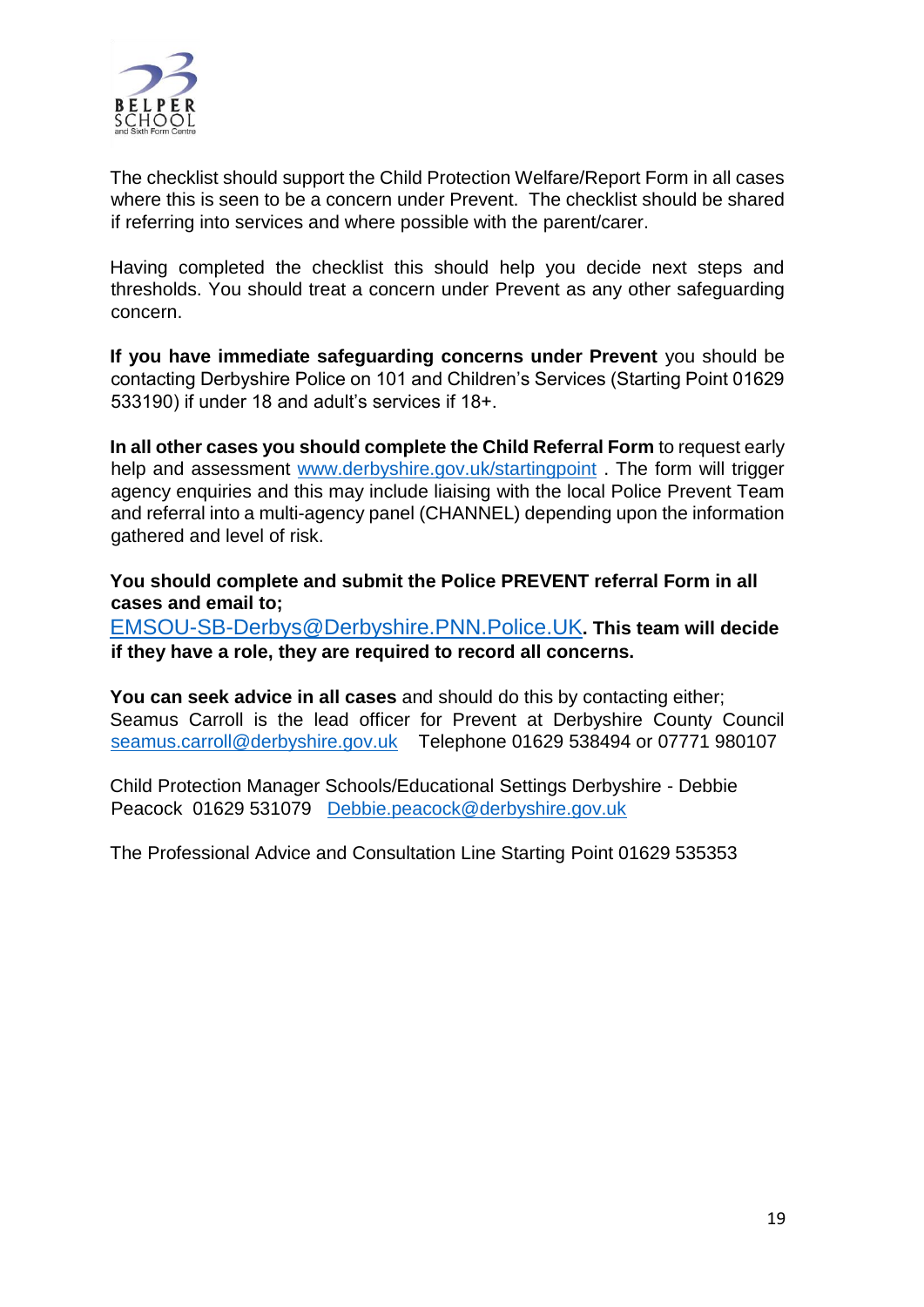

# **PREVENT-THE RISK INDICATOR CHECKLIST**

The risk of radicalisation is the product of a number of factors. There is no definitive list but these are the researched and known about vulnerabilities, critical factors and indicators. All or none may be present in individual cases of concern. Nor does it mean that vulnerable children/young people experiencing these factors are automatically at risk of exploitation for the purposes of extremism.

This checklist applies to all age groups and you may have concerns about parents/carers which are impacting on the child/ren in the school or setting shown through their experiences, behaviours and influences.

The checklist will help you and the other agencies decide:

- Whether there is a risk
- What level or risk
- A pathway to support and intervention
- Provide the model for assessment and management

| <b>Name of Child/Young Person</b> |  |  |  |
|-----------------------------------|--|--|--|
|                                   |  |  |  |
| <b>DOB</b>                        |  |  |  |
|                                   |  |  |  |
| <b>Year Group</b>                 |  |  |  |
|                                   |  |  |  |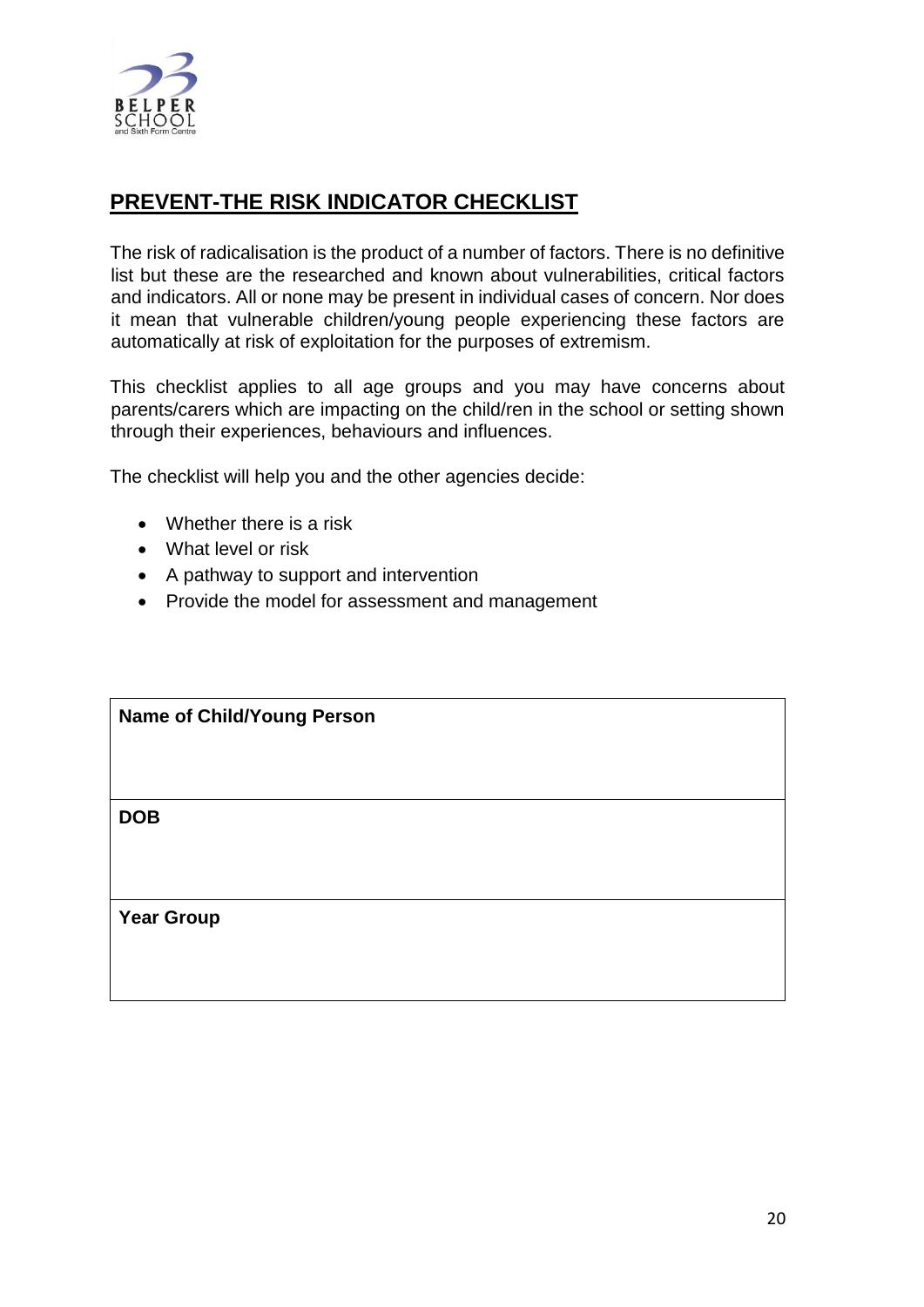

# **Vulnerabilities to Extremism:**

|                                                                                                                                                                                           | <b>Yes</b> | <b>No</b> |
|-------------------------------------------------------------------------------------------------------------------------------------------------------------------------------------------|------------|-----------|
| Is in adolescence<br>$\bullet$                                                                                                                                                            |            |           |
| Has experience of poverty, disadvantage, discrimination,<br>social exclusion                                                                                                              |            |           |
| Has low self- esteem, a poor or no sense of belonging,                                                                                                                                    |            |           |
| Has Insecure, absent, conflicted family tensions or absent<br>family relationships                                                                                                        |            |           |
| Has a significant adult or others in the child's/YP's life who<br>appears to have extremist view or sympathies                                                                            |            |           |
| Demonstrates a lack of affinity, understanding for others                                                                                                                                 |            |           |
| Is dissociating from peers                                                                                                                                                                |            |           |
| Is socially isolated from peers                                                                                                                                                           |            |           |
| Demonstrates identity conflict and confusion                                                                                                                                              |            |           |
| Demonstrates distance from cultural/religious heritage and<br>$\bullet$<br>uncomfortable with their place in society                                                                      |            |           |
| Has any learning difficulties /communication and or mental<br>$\bullet$<br>health support needs                                                                                           |            |           |
| Has a simplistic or flawed understanding of region or politics                                                                                                                            |            |           |
| Has experienced trauma in their lives, especially associated<br>with war or sectarian conflict                                                                                            |            |           |
| Experienced migration, been subject to local community<br>tensions, has a sense of grievance triggered by personal<br>experience racism, discrimination, affected by government<br>policy |            |           |
| Has unmet aspirations, perceptions of injustice, feeling of<br>$\bullet$<br>failure, rejection of civil life                                                                              |            |           |
| Experiences of imprisonment, poor<br>resettlement/reintegration, previous involvement in criminal<br>groups                                                                               |            |           |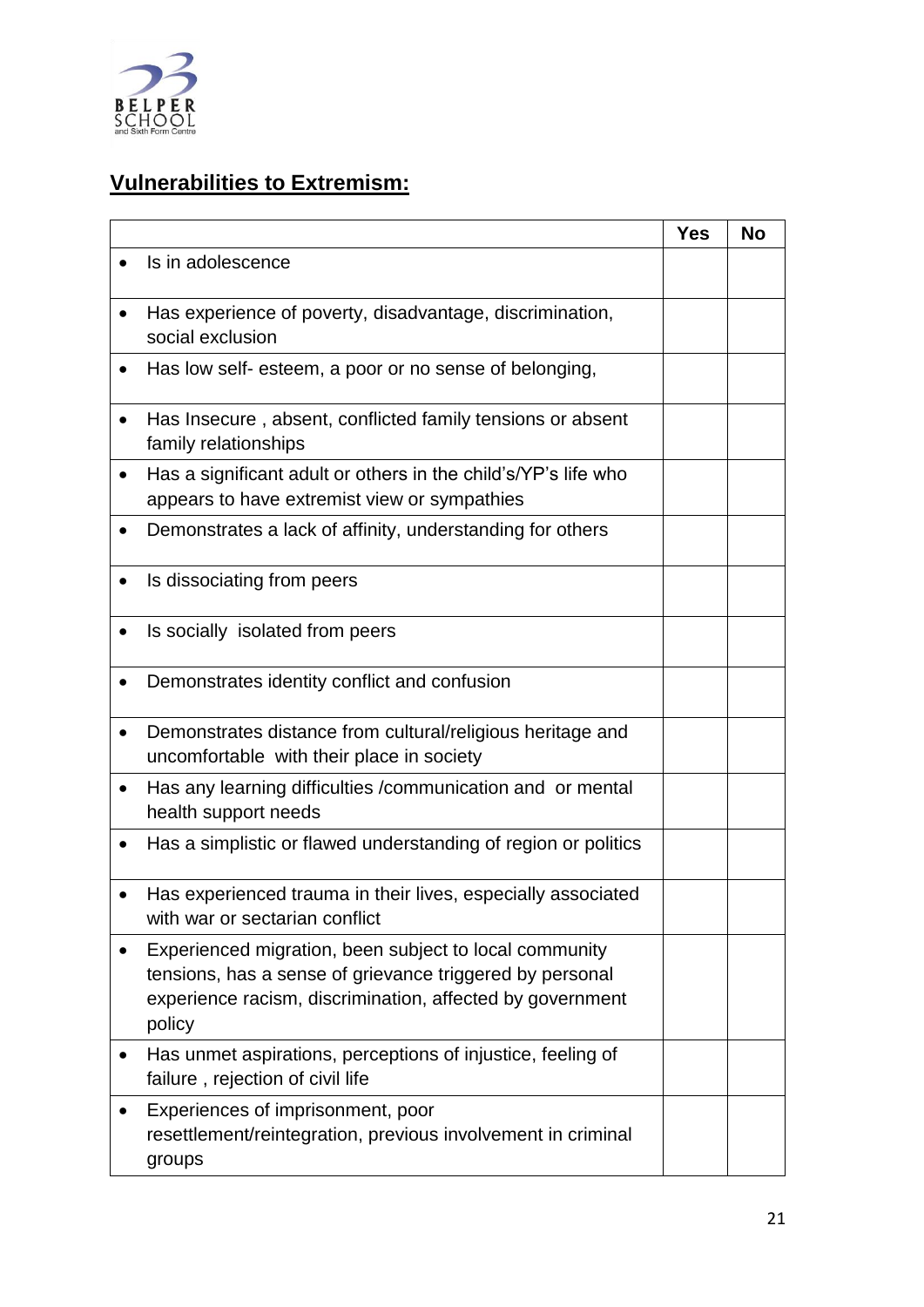

# **Critical Risk Factors:**

|           | High                                                                                                                            | <b>Yes</b> | No |
|-----------|---------------------------------------------------------------------------------------------------------------------------------|------------|----|
|           | <b>Travel</b>                                                                                                                   |            |    |
|           | Is there a pattern of regular or extended travel within UK with<br>other evidence to suggest this is for extremist activity     |            |    |
|           | Unexplained, vague, unauthorised extended breaks/travel<br>outside of the UK to locations associated with extremist<br>activity |            |    |
| $\bullet$ | Is there a pattern of travel to locations outside of the UK<br>associated with extremism activity                               |            |    |
|           | The use of any methods to disguise identity, documents or<br>cover to support this                                              |            |    |
|           | Connexions with extremist military camps/locations                                                                              |            |    |

| <b>High</b>                                                                                                                                                                                                                                                           | <b>Yes</b> | <b>No</b> |
|-----------------------------------------------------------------------------------------------------------------------------------------------------------------------------------------------------------------------------------------------------------------------|------------|-----------|
| <b>Experiences, Behaviours and influences</b>                                                                                                                                                                                                                         |            |           |
| Use of language seen to be inappropriate (e.g. causing<br>distress or alarm and perceived to be prejudiced,<br>inflammatory, or hateful).                                                                                                                             |            |           |
| Have international events in areas of conflict and civil unrest<br>had an noticeable impact resulting in a change in behaviour (<br>note it is common to have an emotional reaction to world<br>events but this has to be seen in context of other factors<br>listed) |            |           |
| Being in contact with extremist recruiters                                                                                                                                                                                                                            |            |           |
| Expression of extreme views and ideology                                                                                                                                                                                                                              |            |           |
| Possession of extremist literature.                                                                                                                                                                                                                                   |            |           |
| Using extremist narratives and a global ideology to explain<br>personal disadvantage                                                                                                                                                                                  |            |           |
| Advocating violent actions and means, supporting terrorist<br>attacks verbally or in written work                                                                                                                                                                     |            |           |
| Seeking to recruit others to an extremist ideology                                                                                                                                                                                                                    |            |           |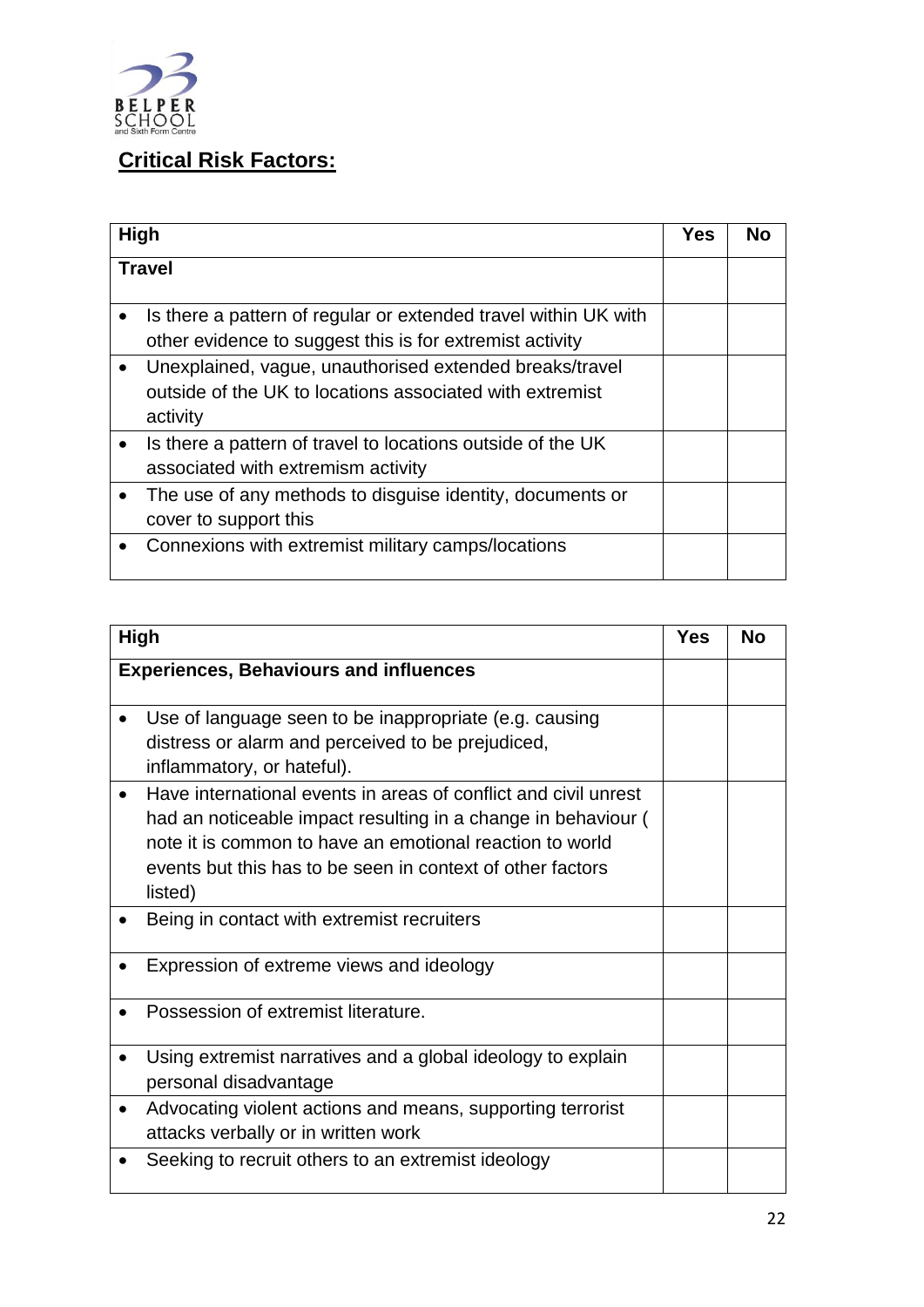

|                                                                                                                                                                                                                    | <b>Yes</b> | <b>No</b> |
|--------------------------------------------------------------------------------------------------------------------------------------------------------------------------------------------------------------------|------------|-----------|
| <b>Access to Extremism/Extremist influences</b>                                                                                                                                                                    |            |           |
| Changes in faith/ideology.                                                                                                                                                                                         |            |           |
| Sudden name change linked to a different faith/ideology.                                                                                                                                                           |            |           |
| Significant changes in appearance.                                                                                                                                                                                 |            |           |
| Secrecy on the internet & access to websites with a social<br>networking element.                                                                                                                                  |            |           |
| Narrow/limited religious or political view.                                                                                                                                                                        |            |           |
| Attendance at certain meetings e.g. rallies and articulating<br>support for groups with links to extremist activity but not<br>illegal/illicit eg fundraising, propaganda distribution,<br>attendance at meetings. |            |           |
| "Them" and "us" language/rhetoric.                                                                                                                                                                                 |            |           |
| Justifying the use of violence to solve societal issues.                                                                                                                                                           |            |           |

# **Name of worker completing the Checklist:**

**Status of worker:**

**Date & Time record made :**

**Date & Time Record Submitted/Actions taken and by whom.**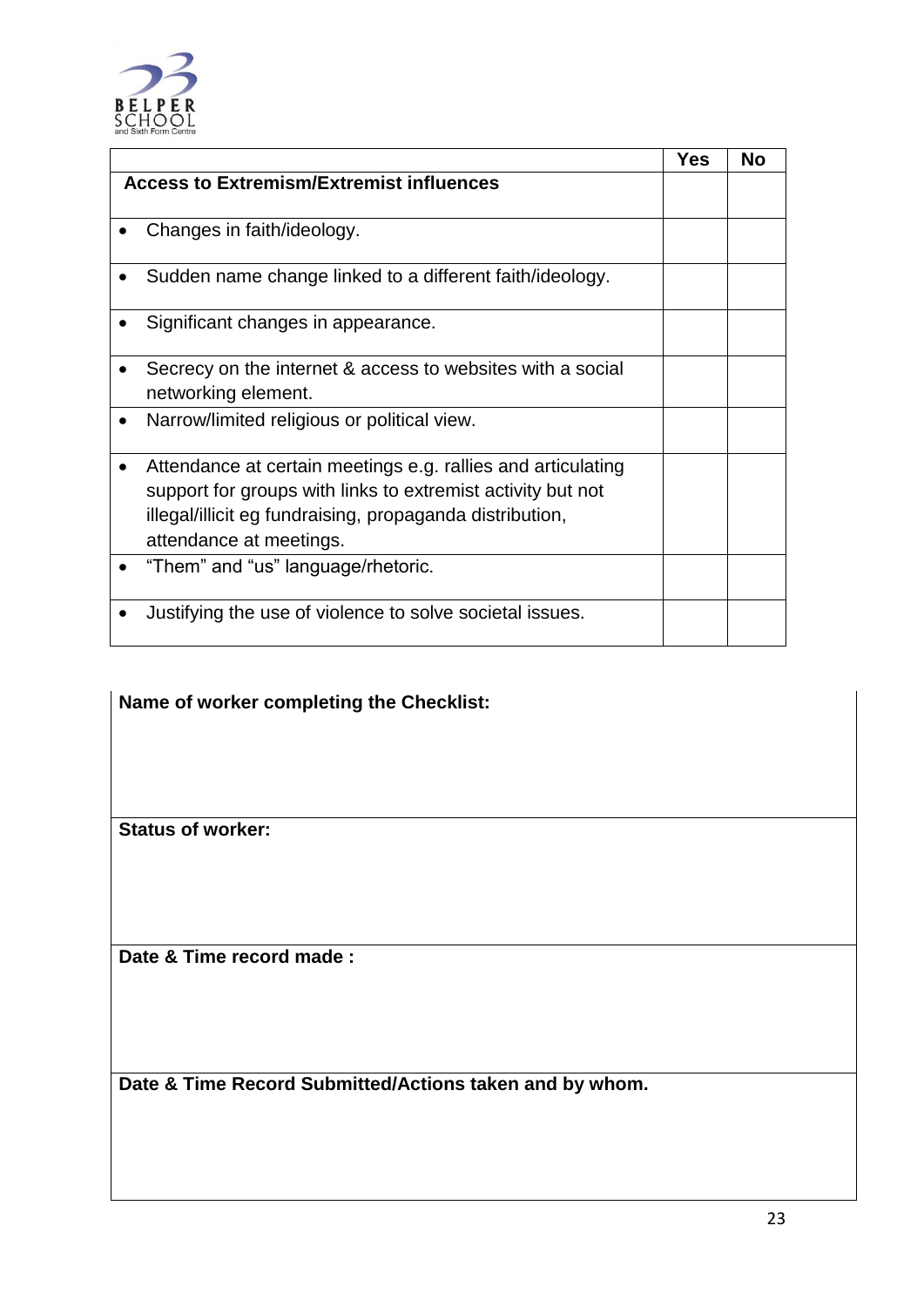

 $\Box$ 



## **Restricted (when completed)**

**Information will be kept secure and confidential and will only be disclosed to those parties who have a legal and legitimate need to know.**

| Please complete the below details and email this form to:<br><b>EMSOU-SB-Derbys@Derbyshire.PNN.Police.UK</b> | This will be dealt with by<br>individual Police Force Prevent<br>Teams. |                               |  |  |  |  |
|--------------------------------------------------------------------------------------------------------------|-------------------------------------------------------------------------|-------------------------------|--|--|--|--|
|                                                                                                              | Please complete to the best of your knowledge. Leave blank if unknown.  |                               |  |  |  |  |
| Your details:                                                                                                |                                                                         |                               |  |  |  |  |
|                                                                                                              |                                                                         |                               |  |  |  |  |
| <b>Surname</b>                                                                                               |                                                                         | D.O.B                         |  |  |  |  |
| <b>Forenames</b>                                                                                             |                                                                         | Relationship<br>to individual |  |  |  |  |
| Contact no.                                                                                                  |                                                                         |                               |  |  |  |  |
| email                                                                                                        |                                                                         |                               |  |  |  |  |
| <b>Professional role</b>                                                                                     |                                                                         |                               |  |  |  |  |
| (if applicable)                                                                                              |                                                                         |                               |  |  |  |  |
| <b>Address</b>                                                                                               |                                                                         |                               |  |  |  |  |

٦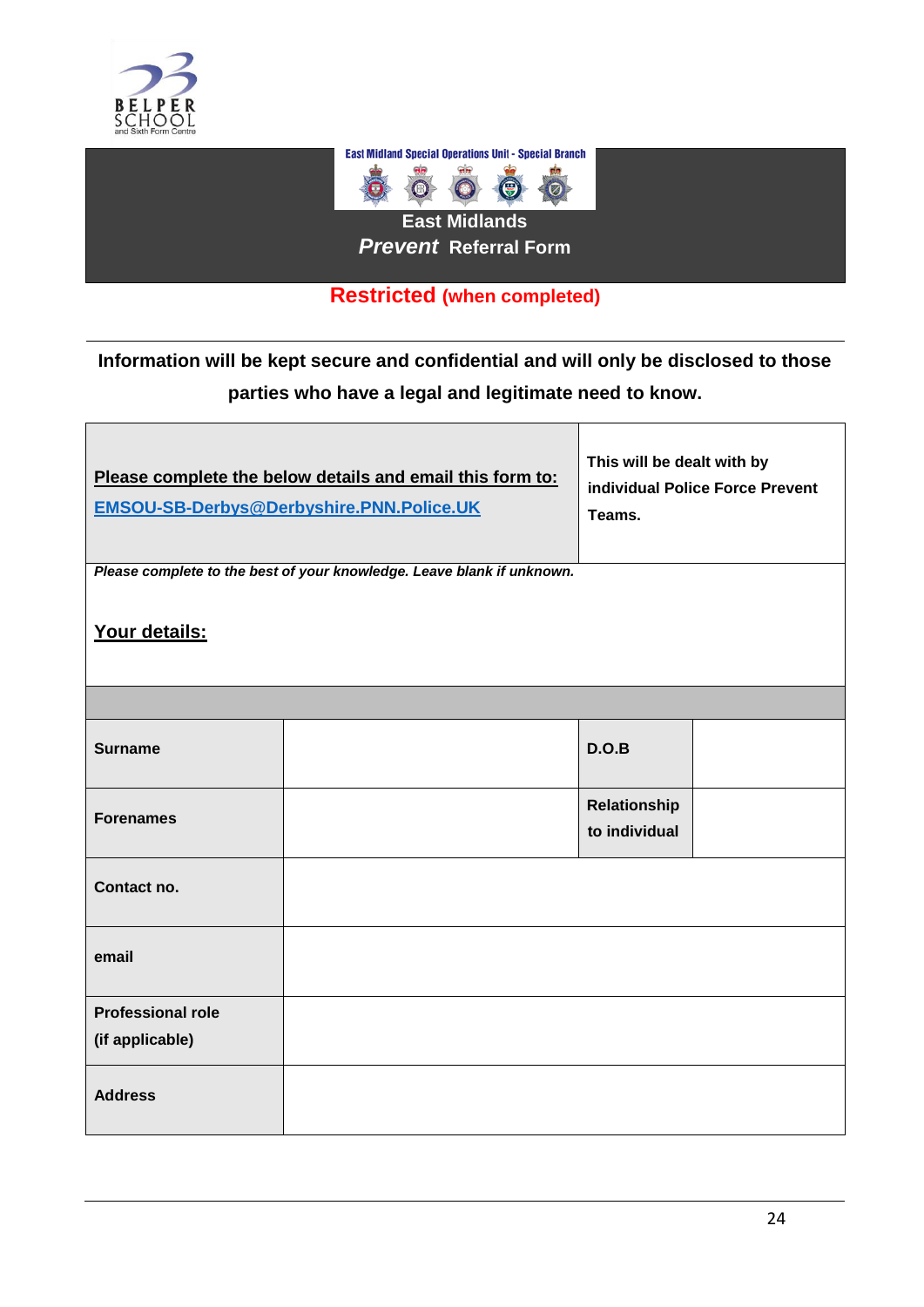

Ш

| Individuals details and summary of concerns:                                          |            |    |  |                       |                           |  |
|---------------------------------------------------------------------------------------|------------|----|--|-----------------------|---------------------------|--|
|                                                                                       |            |    |  |                       |                           |  |
| Please include as much detail as possible.                                            |            |    |  |                       |                           |  |
|                                                                                       |            |    |  |                       |                           |  |
| <b>Surname</b>                                                                        |            |    |  |                       | D.O.B                     |  |
| <b>Forenames</b>                                                                      |            |    |  |                       | Gender                    |  |
| Contact no.                                                                           |            |    |  |                       |                           |  |
| email                                                                                 |            |    |  |                       |                           |  |
| <b>Social Media Username</b>                                                          |            |    |  |                       |                           |  |
| <b>Ethnicity</b>                                                                      |            |    |  | <b>Nationality</b>    |                           |  |
|                                                                                       |            |    |  | <b>Place of Birth</b> |                           |  |
| <b>Address</b>                                                                        |            |    |  |                       |                           |  |
| <b>Languages Spoken</b>                                                               |            |    |  |                       | <b>English</b><br>spoken? |  |
| <b>School or Educational</b>                                                          |            |    |  |                       |                           |  |
| <b>Establishment</b>                                                                  |            |    |  |                       |                           |  |
| <b>Occupation</b>                                                                     |            |    |  |                       |                           |  |
| <b>Occupation Address</b>                                                             |            |    |  |                       |                           |  |
| Is the person aware<br>of the referral?                                               | <b>Yes</b> | No |  |                       |                           |  |
| Has anyone been<br>consulted about<br>this referral<br>(safeguarding<br>agency etc.)? | <b>Yes</b> | No |  |                       |                           |  |